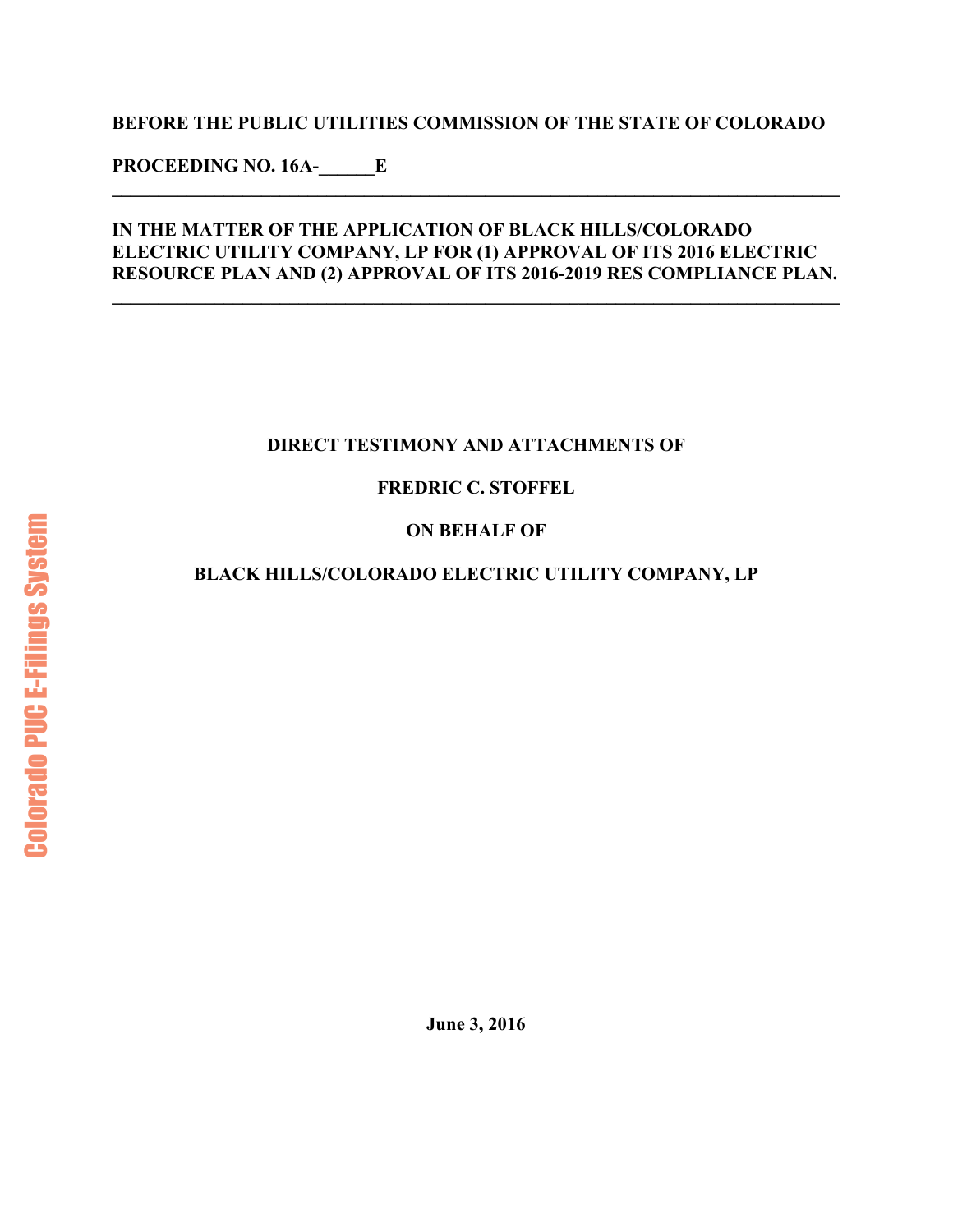### **Table of Contents**

| <b>SECTION</b> |                                                   | <b>PAGE</b> |
|----------------|---------------------------------------------------|-------------|
|                |                                                   |             |
| II.            |                                                   |             |
| III.           |                                                   |             |
| IV.            |                                                   |             |
| $V_{-}$        | THE RESOURCE PLANNING PROCESS AND THE 2016 ERP 12 |             |
| VI.            |                                                   |             |
|                | VII. BASE PLAN ANALYSIS AND ALTERNATIVE PLANS 15  |             |
|                |                                                   |             |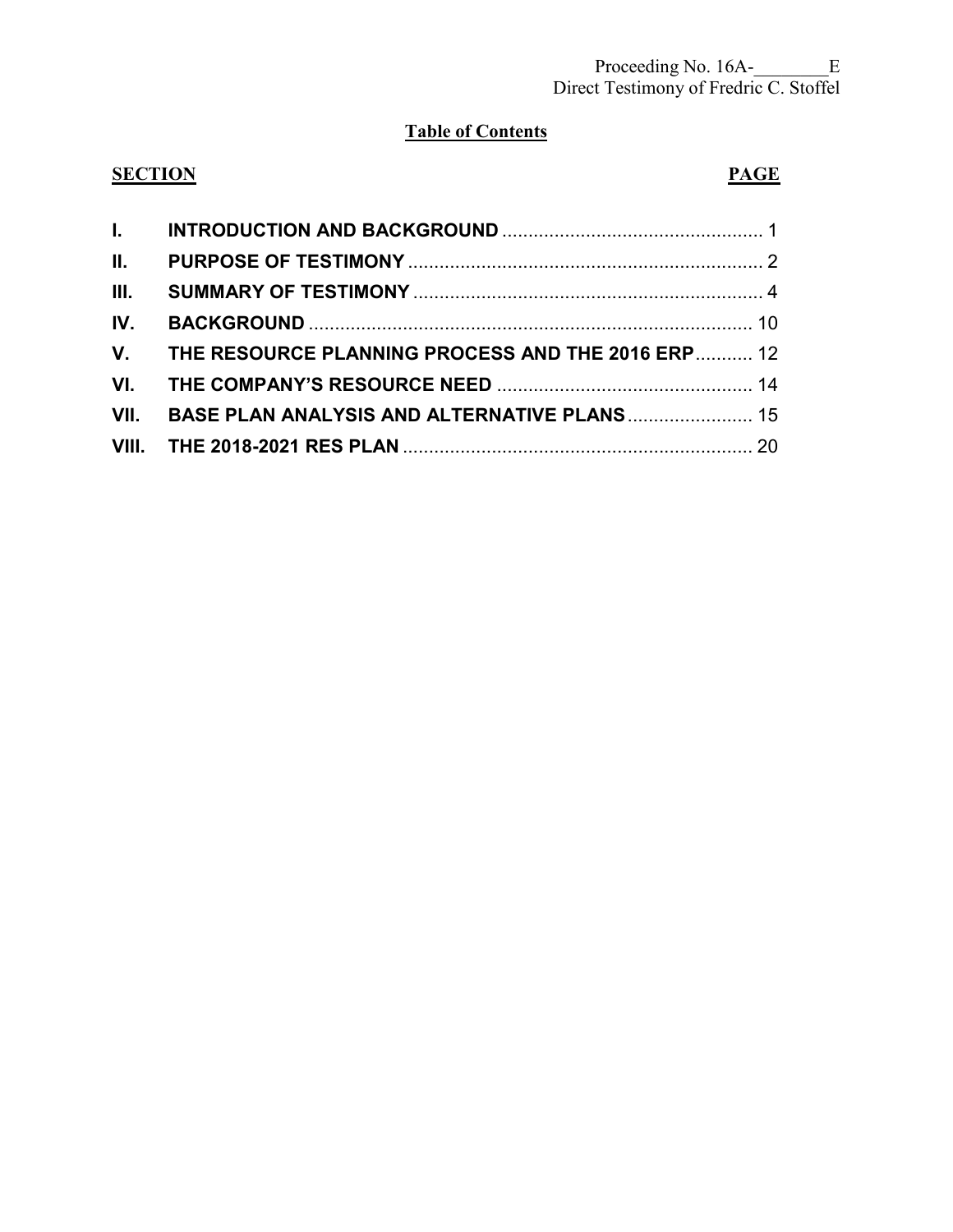<span id="page-2-0"></span>

| $\mathbf{1}$   |    | <b>DIRECT TESTIMONY OF FREDRIC C. STOFFEL</b>                                      |
|----------------|----|------------------------------------------------------------------------------------|
| $\overline{2}$ |    | <b>INTRODUCTION AND BACKGROUND</b><br>I.                                           |
| 3              | Q. | PLEASE STATE YOUR NAME AND BUSINESS ADDRESS.                                       |
| $\overline{4}$ | A. | My name is Fredric C. Stoffel. My business address is 1515 Wynkoop Street,         |
| 5              |    | Suite 500, Denver, Colorado 80202.                                                 |
| 6              | Q. | BY WHOM ARE YOU EMPLOYED AND IN WHAT CAPACITY?                                     |
| $\tau$         | A. | I am employed by Black Hills Utility Holdings, Inc. ("BHUH"), a wholly-owned       |
| 8              |    | subsidiary of Black Hills Corporation ("BHC"). I am Director - Regulatory          |
| 9              |    | Affairs.                                                                           |
| 10             | Q. | ON WHOSE BEHALF ARE YOU TESTIFYING?                                                |
| 11             | A. | I am testifying on behalf of Black Hills/Colorado Electric Utility Company, LP     |
| 12             |    | d/b/a/ Black Hills Energy (the "Company" or "Black Hills").                        |
| 13             | Q. | WHAT ARE YOUR DUTIES AND RESPONSIBILITIES IN YOUR                                  |
| 14             |    | <b>CURRENT POSITION?</b>                                                           |
| 15             | A. | I am responsible for directing the administration of rate and regulatory filings,  |
| 16             |    | proceedings, and related matters in Colorado for all electric and gas utilities of |
| 17             |    | BHC. I also direct BHC's energy efficiency programs.                               |
| 18             | Q. | WOULD YOU PLEASE OUTLINE YOUR EDUCATIONAL AND                                      |
| 19             |    | PROFESSIONAL BACKGROUND?                                                           |
| 20             | A. | I have a Bachelor's degree in Economics from the University of Colorado. I have    |
| 21             |    | held positions in various professional and management capacities during the past   |
| 22             |    | 37 years with BHUH, Tri-State Generation and Transmission Association, Inc.,       |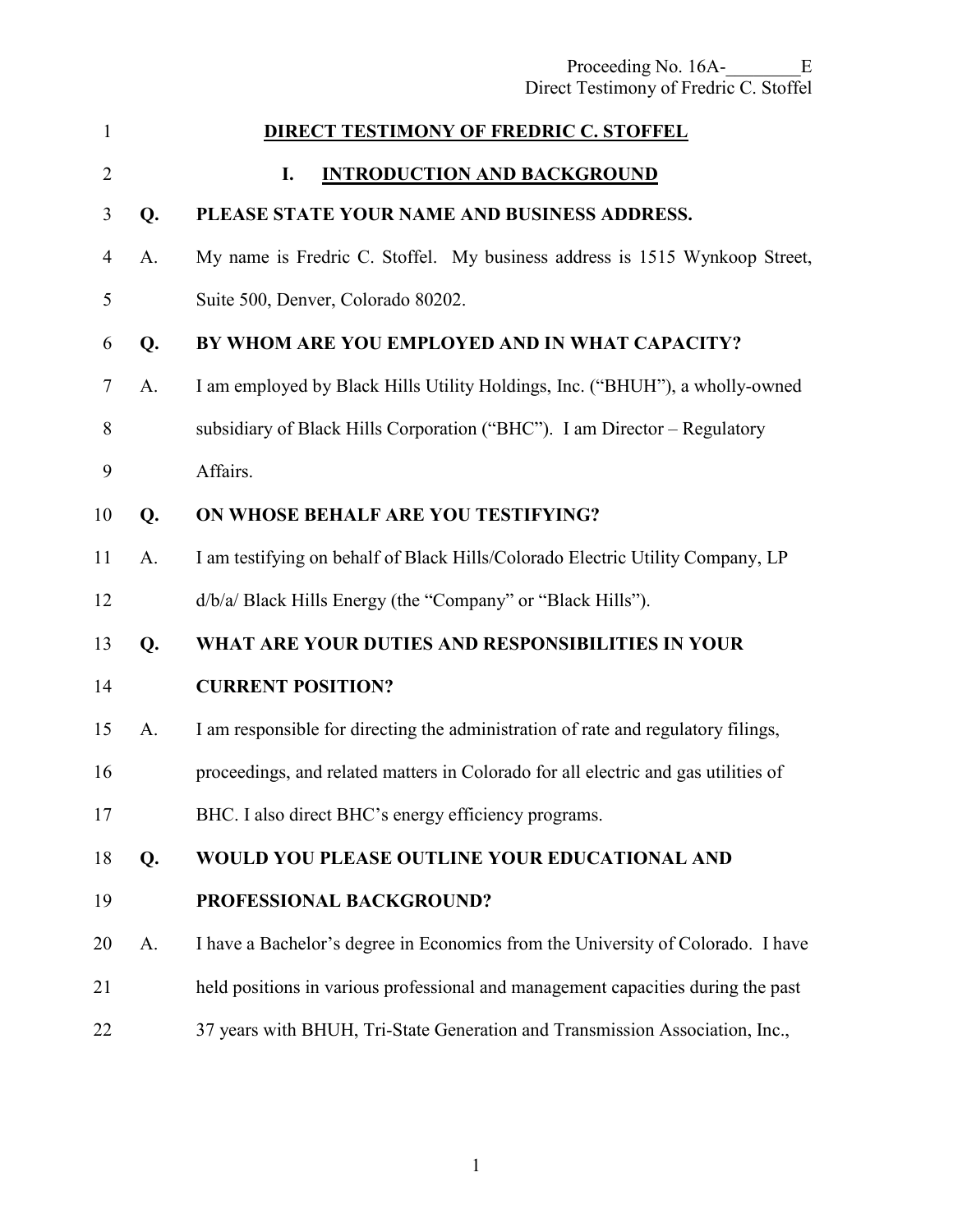<span id="page-3-0"></span>

| $\mathbf{1}$   |    | Public Service Company of Colorado and Xcel Energy Inc. My employment            |
|----------------|----|----------------------------------------------------------------------------------|
| $\overline{2}$ |    | history and experience is provided in Appendix A.                                |
| 3              | Q. | HAVE YOU PREVIOUSLY TESTIFIED BEFORE THIS COMMISSION?                            |
| $\overline{4}$ | A. | Yes, I have testified before the Commission and submitted pre-filed written      |
| 5              |    | testimony in numerous proceedings.                                               |
| 6              |    |                                                                                  |
| 7              |    | П.<br><b>PURPOSE OF TESTIMONY</b>                                                |
| $8\,$          | Q. | WHAT IS THE PURPOSE OF YOUR TESTIMONY?                                           |
| 9              | A. | The purpose of my testimony is to present an overview of, as well as regulatory  |
| 10             |    | and policy support for, the Company's 2016 Electric Resource Plan ("2016 ERP")   |
| 11             |    | and 2018-2021 Renewable Energy Standard Plan ("RES Plan"). Black Hills'          |
| 12             |    | 2016 ERP and RES Plan, which are being sponsored by Ms. Lisa Seaman, are         |
| 13             |    | attached to Ms. Seaman's direct testimony as Attachment LS-1 and Attachment      |
| 14             |    | LS-2, respectively. I also introduce the Company's other witnesses regarding the |
| 15             |    | 2016 ERP and the RES Plan.                                                       |
| 16             | Q. | UNDER RULES 3603(A) AND 3657(A)(IV), THE 2016 ERP AND RES                        |
| 17             |    | PLAN WERE REQUIRED TO BE FILED ON OR BEFORE OCTOBER 31,                          |
| 18             |    | 2015. WHY IS THE COMPANY FILING ITS 2016 ERP AND RES PLAN                        |
| 19             |    | NOW?                                                                             |
| 20             | A. | The 2016 ERP was not filed on October 31, 2015 because at that time important    |
| 21             |    | issues were pending resolution in Proceeding No. 13A-0445E (the 2013 ERP). In    |
| 22             |    | addition, a final order had not been issued on the Company's 2015-2017 RES       |
| 23             |    | Plan in Proceeding No. 14A-0535E. As a result, Black Hills petitioned for a 6-   |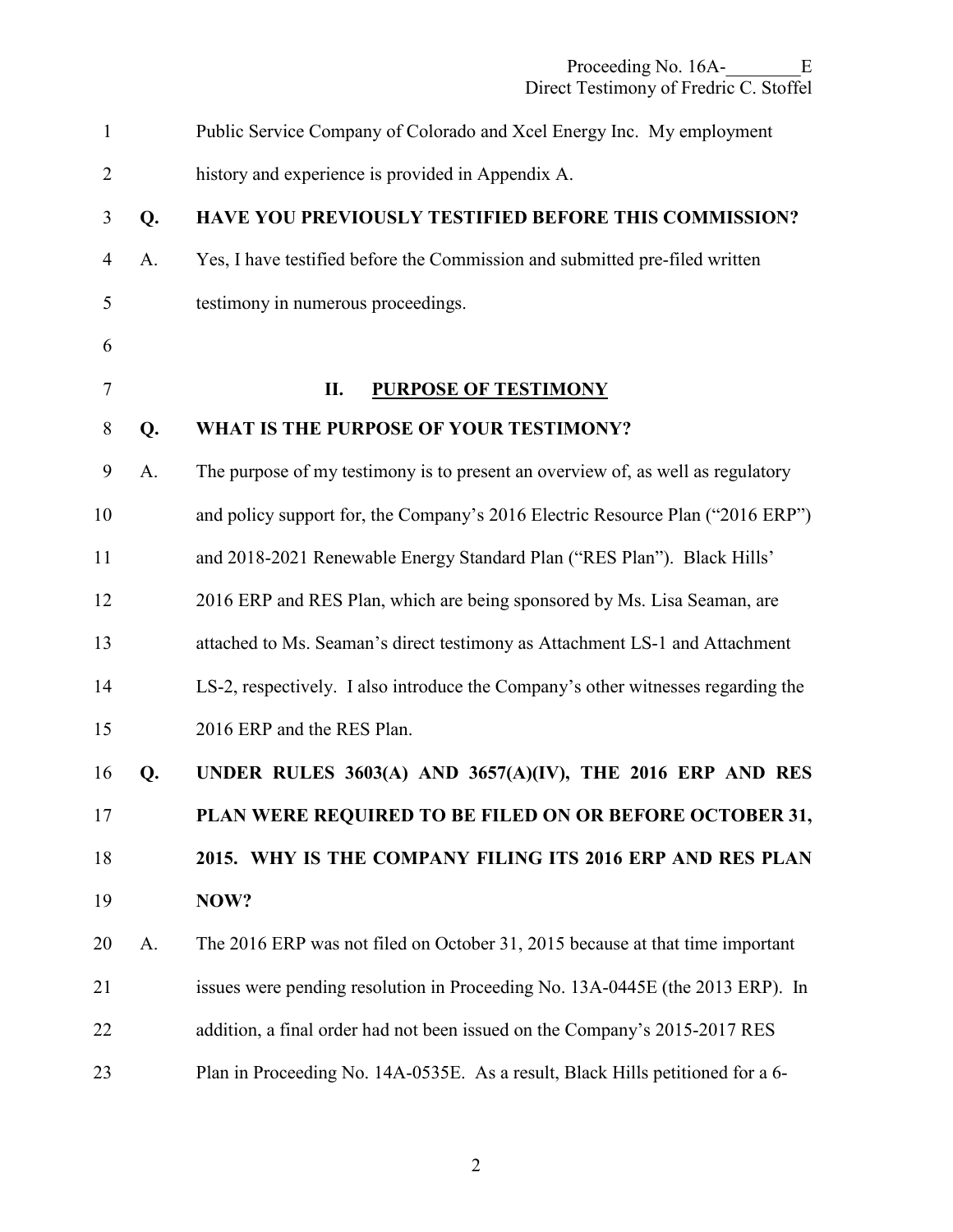| $\mathbf{1}$               |    | month delay in making its ERP and RES plan filings in Proceeding No. 15V-                                                                                                        |
|----------------------------|----|----------------------------------------------------------------------------------------------------------------------------------------------------------------------------------|
| $\overline{2}$             |    | 0622E.                                                                                                                                                                           |
| 3                          |    | The Commission approved the requested variance in Decision No. C15-                                                                                                              |
| 4                          |    | 1071 and ordered the Company to file its next ERP and RES plan no later than six                                                                                                 |
| 5                          |    | months beyond the later of the date upon which the Commission issued a final                                                                                                     |
| 6                          |    | decision in Proceeding No. 14A-0535E (2015-2017 RES Plan) or Proceeding No.                                                                                                      |
| 7                          |    | 15A-0502E (Peak View Wind Project CPCN). The final decision in Proceeding                                                                                                        |
| 8                          |    | No. 15A-0502E was mailed on November 6, 2015 (Decision No. C15-1182) and                                                                                                         |
| 9                          |    | the final decision in .Proceeding No. 14A-0535E was mailed on December 3,                                                                                                        |
| 10                         |    | 2015 (Decision No. C15-1279).                                                                                                                                                    |
| 11                         | Q. | ARE YOU SPONSORING ANY ATTACHMENTS?                                                                                                                                              |
| 12                         | A. | Yes, I am sponsoring the following appendices to Attachments LS-1 and LS-2 to                                                                                                    |
| 13                         |    | Ms. - Seaman's testimony:                                                                                                                                                        |
| 14<br>15<br>16             |    | Appendix M to Attachment LS-1 is the request for proposal ("RFP") for<br>intermittent resources proposed as part of the 2016 ERP;                                                |
| 17<br>18<br>19             |    | Appendix N to Attachment LS-1 is the form contract for intermittent<br>resources proposed as part of the 2016 ERP;                                                               |
| 20<br>21<br>22             |    | Appendix O to Attachment LS-1 is the RFP for stand-alone renewable<br>energy credits ("RECs");                                                                                   |
| 23<br>24                   |    | Appendix B to Attachment LS-2 contains the redlined On-Site Solar<br>Contracts proposed as part of the RES Plan;                                                                 |
| 25<br>26<br>27<br>28<br>29 |    | Appendix C to Attachment LS-2 contains the redlined Standard Offer<br>Community Solar Garden ("CSG") Program Process Document and<br>Contracts proposed as part of the RES Plan; |
| 30<br>31<br>32             |    | Appendix D to Attachment LS-2 contains the redlined CSG RFP proposed<br>as part of the RES Plan; and                                                                             |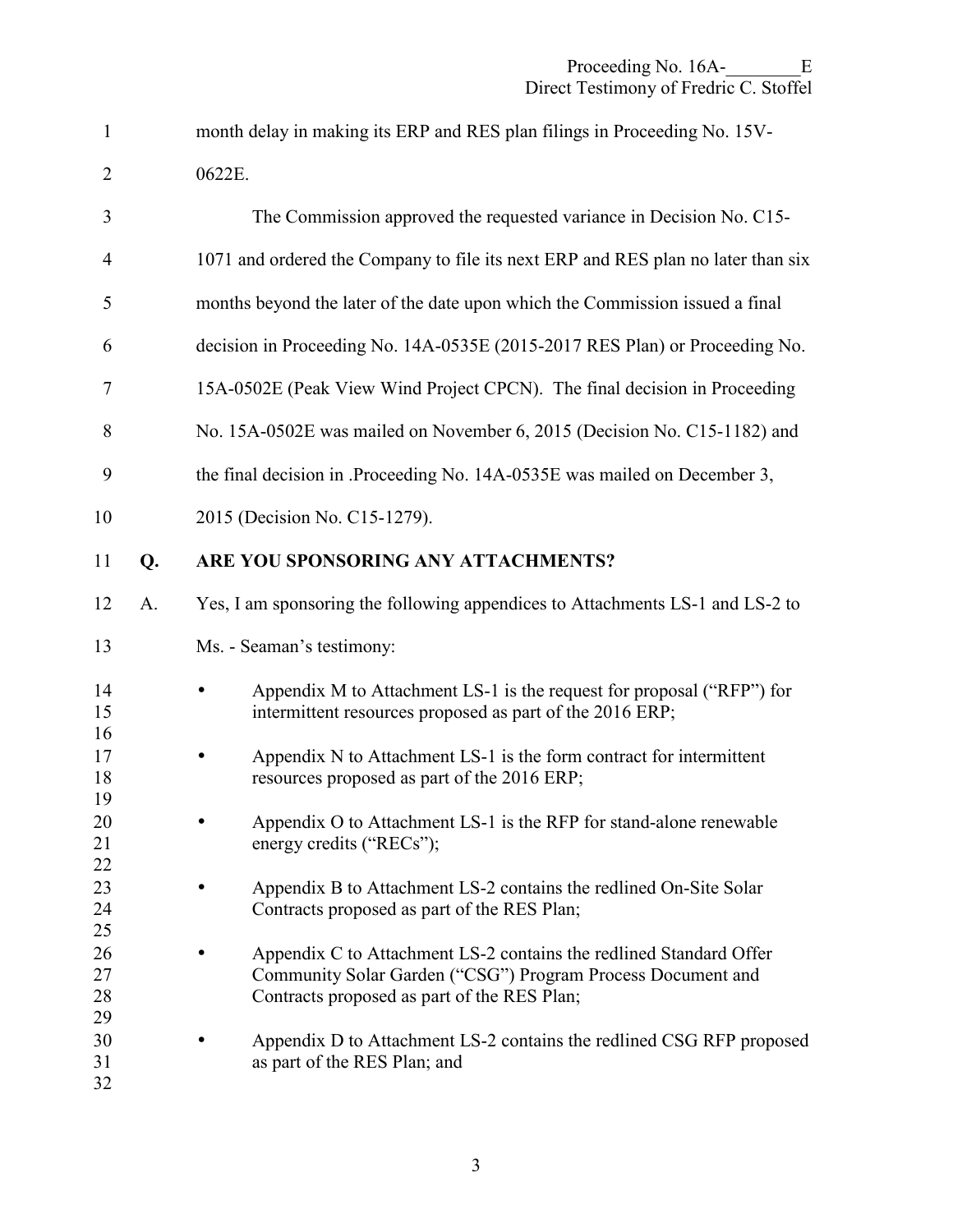<span id="page-5-0"></span>1 • Appendix E to Attachment LS-2 contains the redlined Solar Tariffs 2 proposed in connection with the RES Plan. 3 4 **III. SUMMARY OF TESTIMONY**  5 6 **Q. WHAT ARE THE KEY ASPECTS OF THE 2016 ERP?**  7 A. The key aspects of the 2016 ERP are: 8 **Preferred Plan.** Based upon the 2016 ERP (Attachment LS-1), which 9 uses a 25-year Planning Period (2016-2040) ("Planning Period") and a seven-year 10 RAP (2016-2022) ("RAP"), the Company determined that it does not need any 11 additional capacity resources over the RAP to serve its customers' forecasted 12 electricity needs. Importantly, however, the Company's model selects a 60 MW 13 wind resource as an economic energy resource regardless of compliance with the 14 Renewable Energy Standard ("RES"). The 60 MW wind resource has the added 15 benefit of enabling compliance with the RES. The Company's Preferred Plan 16 identifies a 60 MW wind resource installed in 2019. 17 **Acquisition of Eligible Energy Resources Needed to Comply with the**  18 **RES.** Separately, under the RES established by C.R.S. § 40-2-124. *et seq.* (the 19 "RES Statute") and implemented by Rules 3650 through 3668 (the "RES Rules"), 20 Black Hills is required to generate a minimum of 20 percent of its retail electricity 21 sales from Eligible energy resources through 2019. Black Hills will meet this 22 requirement. However, when this requirement increases to 30 percent of retail 23 sales in 2020, Black Hills' then-existing Eligible energy resources will not be 24 sufficient to generate enough renewable energy credits ("REC") to meet this 25 standard absent acquisition of additional Eligible energy resources or RECs.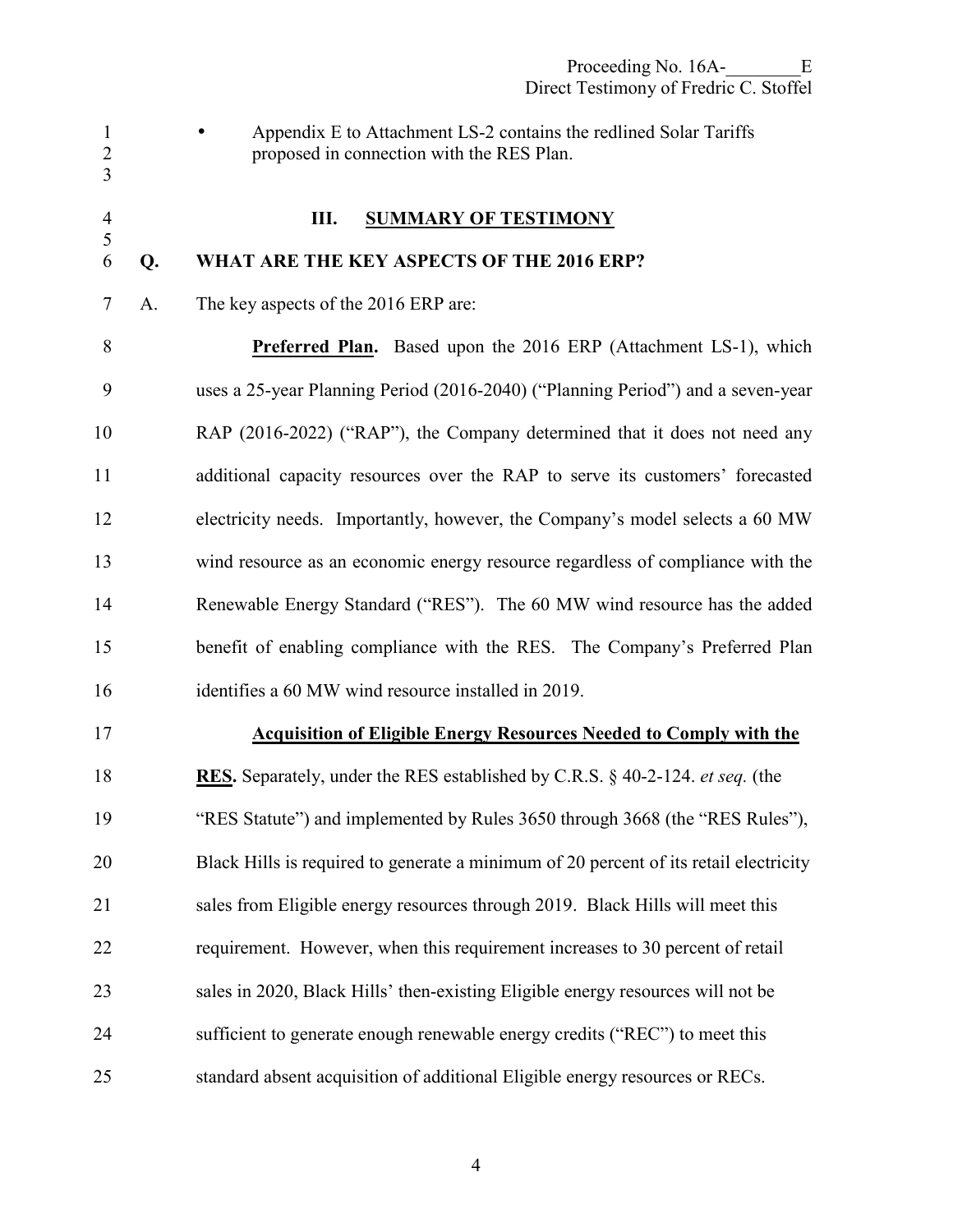| 1              |    | <b>2016 ERP - Phase II.</b> Because of its need for additional Eligible energy     |
|----------------|----|------------------------------------------------------------------------------------|
| $\overline{2}$ |    | resources or RECs, Black Hills is requesting a separate competitive solicitation   |
| 3              |    | process, or Phase II, for up to 60 MW of Eligible energy resources following the   |
| $\overline{4}$ |    | completion of this proceeding. The Company is proposing to update certain          |
| 5              |    | general planning assumptions including its natural gas and electric price forecast |
| 6              |    | in the Phase II for the purpose of evaluating bids received in a Phase II and      |
| 7              |    | locking-down the net incremental costs of a new Eligible energy resource.          |
| $8\,$          | Q. | WHAT ARE THE KEY ASPECTS OF THE PROPOSED RES PLAN?                                 |
| 9              | A. | The key aspects of the proposed RES Plan are:                                      |
| 10             |    | <b>Eligible energy resources - Wholesale and Retail Distributed Generation</b>     |
| 11             |    | ("DG"). Black Hills has the DG Eligible energy resources needed to meet the        |
| 12             |    | separate wholesale and retail DG requirements of the RES through 2027.             |
| 13             |    | Nevertheless, Black Hills believes there is merit in continuing to support retail  |
| 14             |    | DG resources in Black Hills' service territory. Therefore, the Company is          |
| 15             |    | proposing, for the RES Plan, to continue both the on-site solar and CSG            |
| 16             |    | programs, with the modifications proposed herein. The Company is proposing to      |
| 17             |    | offer 1,500 kW of annual on-site solar capacity in each of the RES Plan years.     |
| 18             |    | For the CSG program, Black Hills is proposing both a standard offer program and    |
| 19             |    | a Request for Proposal ("RFP") program with a maximum of 1,000 kW and 1,500        |
| 20             |    | kW, respectively, made available in each of the RES Plan years.                    |
| 21             |    | <b>Changes to Contracts and Tariffs.</b> In order to implement the proposed        |
| 22             |    | changes to the On-Site Solar and CSG programs, and to implement other needed       |
| 23             |    | contractual changes, corrections, and clarifications, Black Hills is requesting    |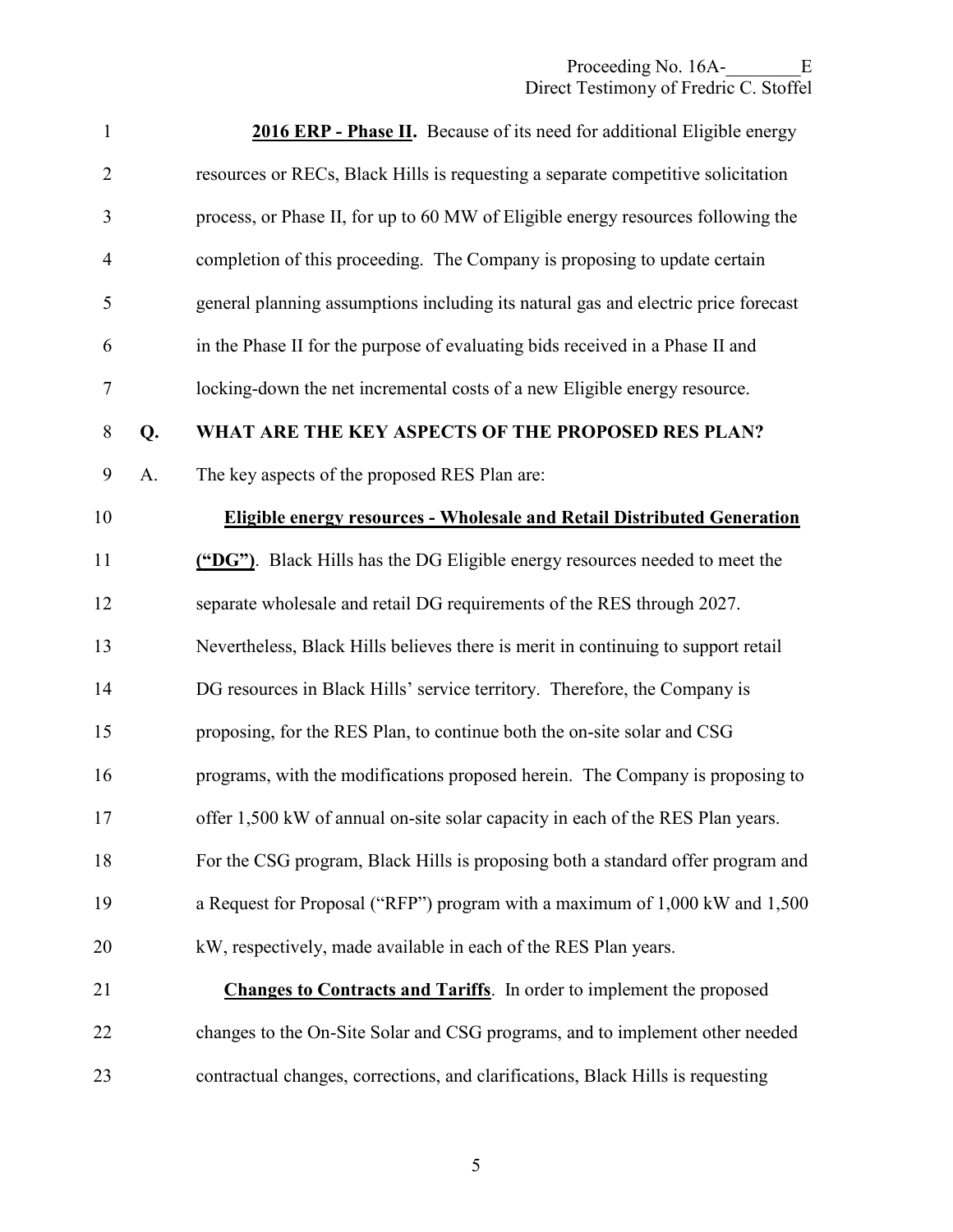1 changes to its on-site solar and CSG materials and contracts, as well as to its solar 2 tariffs. All changes are redlined in Appendices B, C, D, and E to Attachment LS-3 2.

# 4 **Eligible Energy Resources - Minimum Required Percent of Retail**  5 **Electricity Sales.** As mentioned above, under the RES Statute and RES Rules, 6 Black Hills is required to generate a minimum of 20 percent of its retail electricity 7 sales from Eligible energy resources through 2019. Black Hills will meet this 8 requirement. However, when this requirement increases to 30 percent of retail 9 sales in 2020, Black Hills' then existing Eligible energy resources will not be able 10 to generate enough renewable energy credits ("RECs") to meet this standard 11 absent acquisition of additional Eligible energy resources or RECs.

12 **Retail Rate Impact and Locked Down Eligible Energy Resources.**  13 Rule 3661 establishes the parameters for determining the retail rate impact of 14 implementing the RES. Consistent with Rule 3661(a), Black Hills currently 15 collects a 2 percent RESA surcharge from its retail customers and credits the 16 revenues into the RESA account to track both RESA collections and the 17 incremental costs of Eligible energy resources that are charged against the RESA. 18 In this proceeding, Black Hills is proposing to lock-down the net incremental 19 costs of the following Eligible energy resources for the time period 2018 through 20 2024: (1) proposed 2018-2021 on-site solar program; and (2) proposed 2018- 21 2021 CSG program. The Company is also proposing to lock-down the net 22 incremental cost of the Vestas 1.8 MW Wind facility for the period 2016-2024.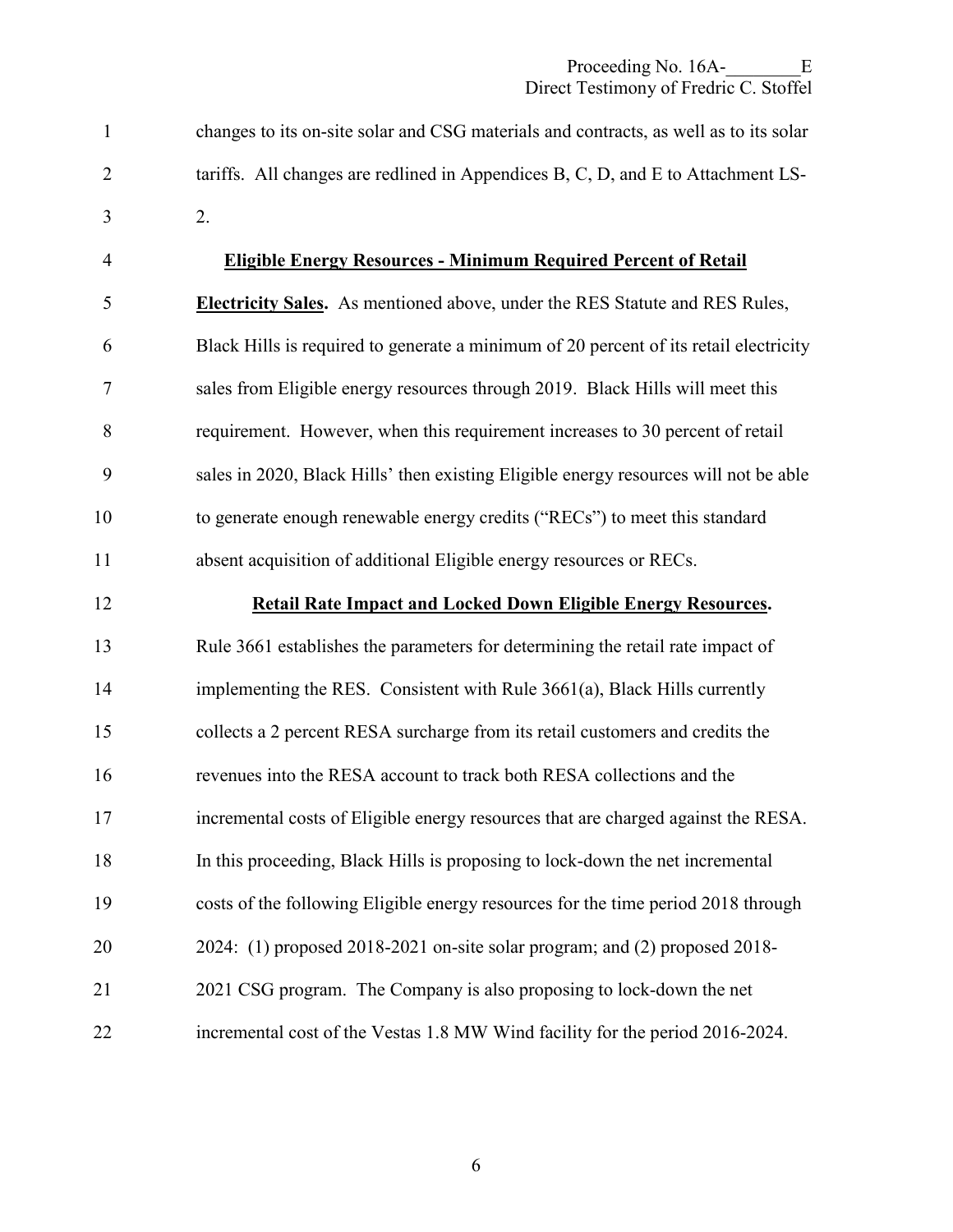| $\mathbf{1}$   | <b>Status of the Renewable Energy Standard Account ("RESA").</b> As of            |
|----------------|-----------------------------------------------------------------------------------|
| $\overline{2}$ | the end of 2015, the RESA balance was negative \$4,043,450 which means that       |
| 3              | Black Hills has advanced shareholder funds to cover the excess REC costs over     |
| $\overline{4}$ | the revenues collected. The Company forecasts that the RESA will have a           |
| 5              | positive balance by 2020 if the Company meets all of its existing and authorized  |
| 6              | REC obligations and the Commission approves the Company's proposed 2018-          |
| 7              | 2021 solar programs and the acquisition of up to 60 MW of Eligible energy         |
| 8              | resources in 2019 as a result of a Phase II solicitation process.                 |
| 9              | <b>Reduction of the RESA Surcharge.</b> Since the Company will be in              |
| 10             | compliance with the RES from an Electric resource standard perspective, the       |
| 11             | Company believes it is advisable to reduce the RESA surcharge to prevent the      |
| 12             | accrual of a large positive RESA balance. Consequently, beginning in 2021, the    |
| 13             | Company has modeled a reduction of the surcharge to zero. This reduction would    |
| 14             | stay in place until funds are necessary to support future compliance with the     |
| 15             | Electric resource standard.                                                       |
| 16             | <b>Continuation of Rule 3660(e) Waiver.</b> For modeling purposes, the            |
| 17             | Company applied the current Commission-approved customer deposit interest rate    |
| 18             | of 0.34 percent to the positive RESA balance that is projected to accrue prior to |
| 19             | reduction of the RESA surcharge. Applying the Commission-approved customer        |
| 20             | deposit interest rate to a positive RESA balance was agreed to by the settling    |
| 21             | parties, and approved by the Commission, with respect to the 2015-2017 RES        |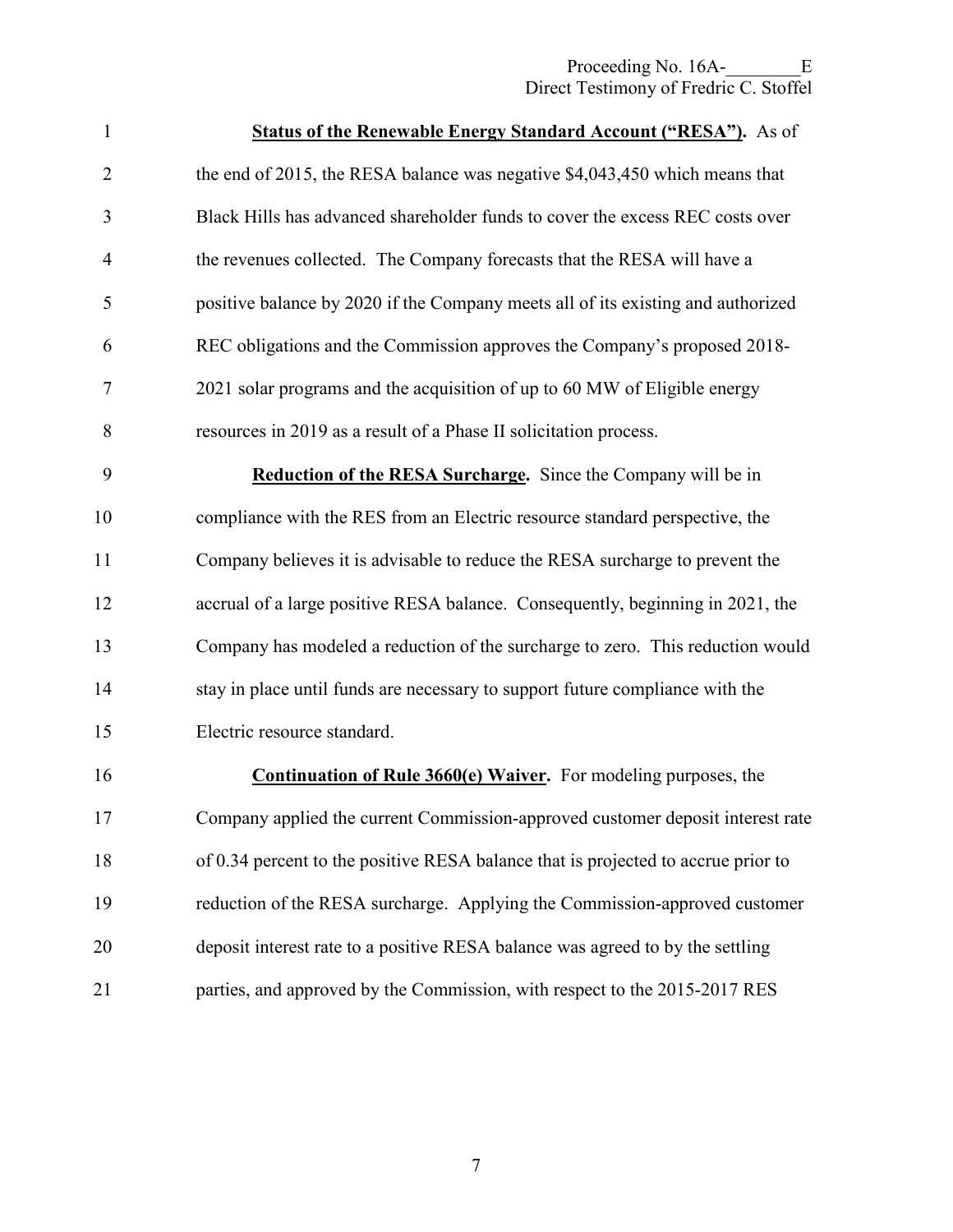| $\mathbf{1}$             |    | Plan. <sup>1</sup> This included the grant of a partial waiver of the Rule $3660(e)$ requirement |
|--------------------------|----|--------------------------------------------------------------------------------------------------|
| $\overline{2}$           |    | that the Company pay interest on any positive RESA balance at its most recently                  |
| 3                        |    | authorized weighted average cost of capital. For the legal and policy reasons                    |
| $\overline{4}$           |    | expressed by the settling parties in the settlement of the 2015-2017 RES Plan, as                |
| 5                        |    | accepted by the Commission, Black Hills requests continuation of this Rule                       |
| 6                        |    | 3660(e) waiver for this RES Plan, so that it will continue to be authorized to apply             |
| $\overline{\mathcal{L}}$ |    | the Commission-approved customer deposit rate to any positive RESA balance.                      |
| 8                        |    | A separate motion will be filed further supporting this request.                                 |
| 9                        | Q. | WHO ARE THE COMPANY'S OTHER WITNESSES IN THIS                                                    |
| 10                       |    | PROCEEDING AND WHAT ARE THEIR AREAS OF TESTIMONY?                                                |
| 11                       | A. | In support of both the 2016 ERP and the RES Plan, Black Hills is submitting the                  |
| 12                       |    | direct testimony of Ms. Lisa Seaman, Manager of Resource Planning for BHUH.                      |
| 13                       |    | For the 2016 ERP, Ms. Seaman describes how the load forecast was developed,                      |
| 14                       |    | the assumptions used in the modeling, and the 2016 ERP modeling process and                      |
| 15                       |    | results. For the RES Plan, she provides an overview of the RES Plan and the                      |
| 16                       |    | Tables in the RES Plan. She also discusses the analysis of the retail rate impact of             |
| 17                       |    | the Company's solar resources, Busch Ranch Wind Project, Peak View Wind                          |
| 18                       |    | Project, and the additional Eligible energy resources selected in modeling                       |
|                          |    |                                                                                                  |

<sup>&</sup>lt;sup>1</sup> Proceeding No. 14A-0535E, Decision No. C15-1279 at ¶ 19. The settling parties (and the Commission through its order) agreed that Black Hills would pay interest on a positive RESA balance at the Commission-approved customer deposit rate, which is currently 0.34 percent, until the approval of the Company's 2018-2021 RES Compliance Plan.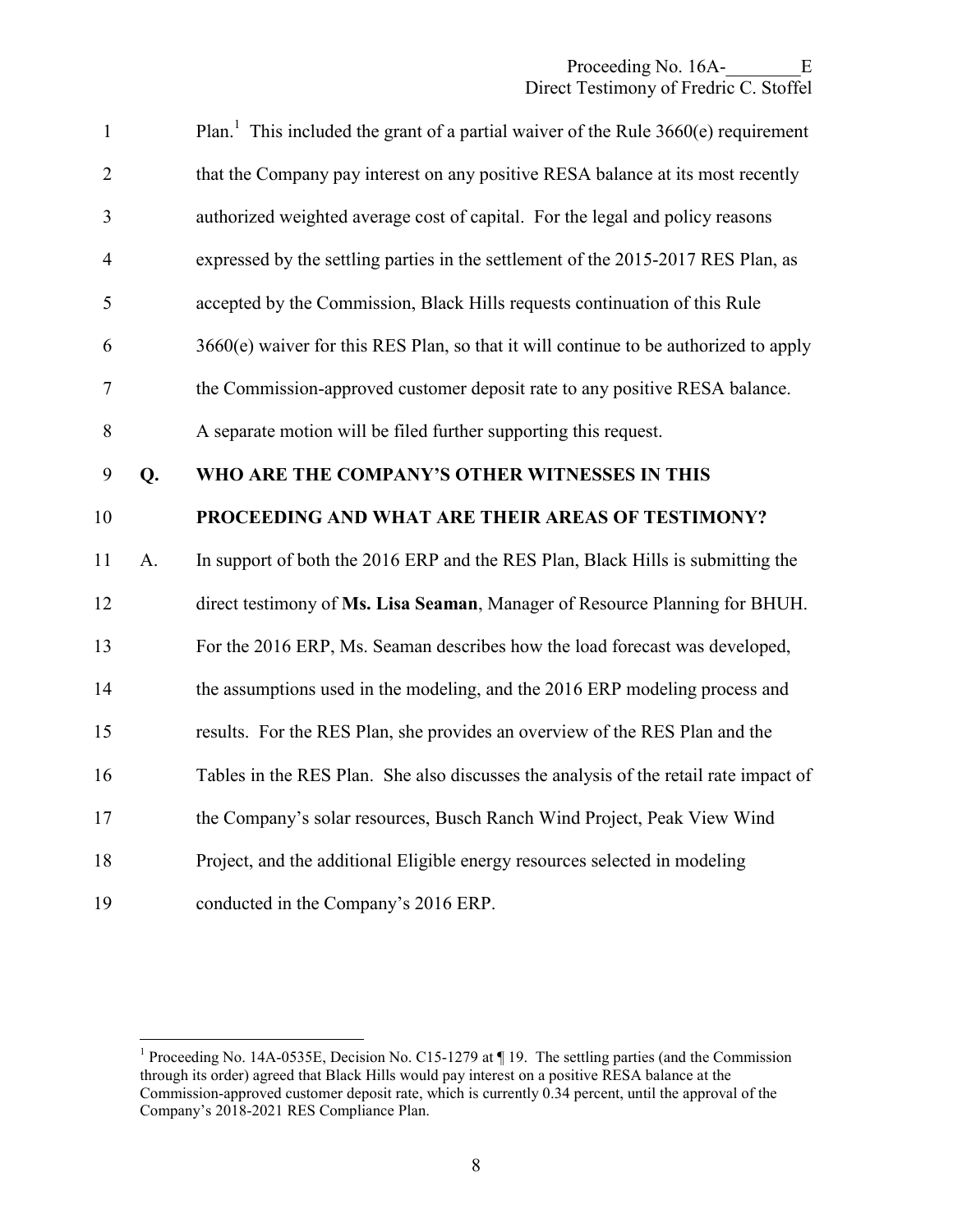| $\mathbf{1}$   | The other witnesses providing direct testimony regarding the 2016 ERP           |
|----------------|---------------------------------------------------------------------------------|
| $\overline{2}$ | Mr. Timothy Mordhorst, Mr. Eric M. Egge, Mr. Daniel Hansen, and Mr. Wes         |
| 3              | Wingen.                                                                         |
| $\overline{4}$ | Mr. Daniel G. Hansen, Vice President at Christensen Associates Energy           |
| 5              | Consulting, LLC, describes the forecasts he helped prepare for Black Hills'     |
| 6              | econometric load forecasts.                                                     |
| 7              | Mr. Timothy Mordhorst, Environmental Services Manager for Black                 |
| 8              | Hills Corporation, discusses Black Hills' compliance with existing and proposed |
| 9              | environmental regulations.                                                      |
| 10             | Mr. Eric M. Egge, Director of Generation Dispatch and Power Marketing           |
| 11             | for Black Hills Power, provides testimony in support of the planning reserve    |
| 12             | margin and the assumptions regarding the availability of seasonal firm market   |
| 13             | power to the Company's system used in the Company's ERP.                        |
| 14             | Mr. Wes Wingen, Manager of Electric Engineering – Transmission                  |
| 15             | Planning, BHUH, provides an overview of the Company's transmission system       |
| 16             | and interconnections.                                                           |
| 17             | The other witness providing direct testimony regarding the RES Plan is          |
| 18             | Mr. Kevin Pratt, Renewable Energy Program Manager for the Company. Mr.          |
| 19             | Pratt provides information about the Company's on-site solar and Community      |
| 20             | Solar Gardens ("CSG") programs as they currently exist and as proposed for the  |
| 21             | RES Plan.                                                                       |
| 22             |                                                                                 |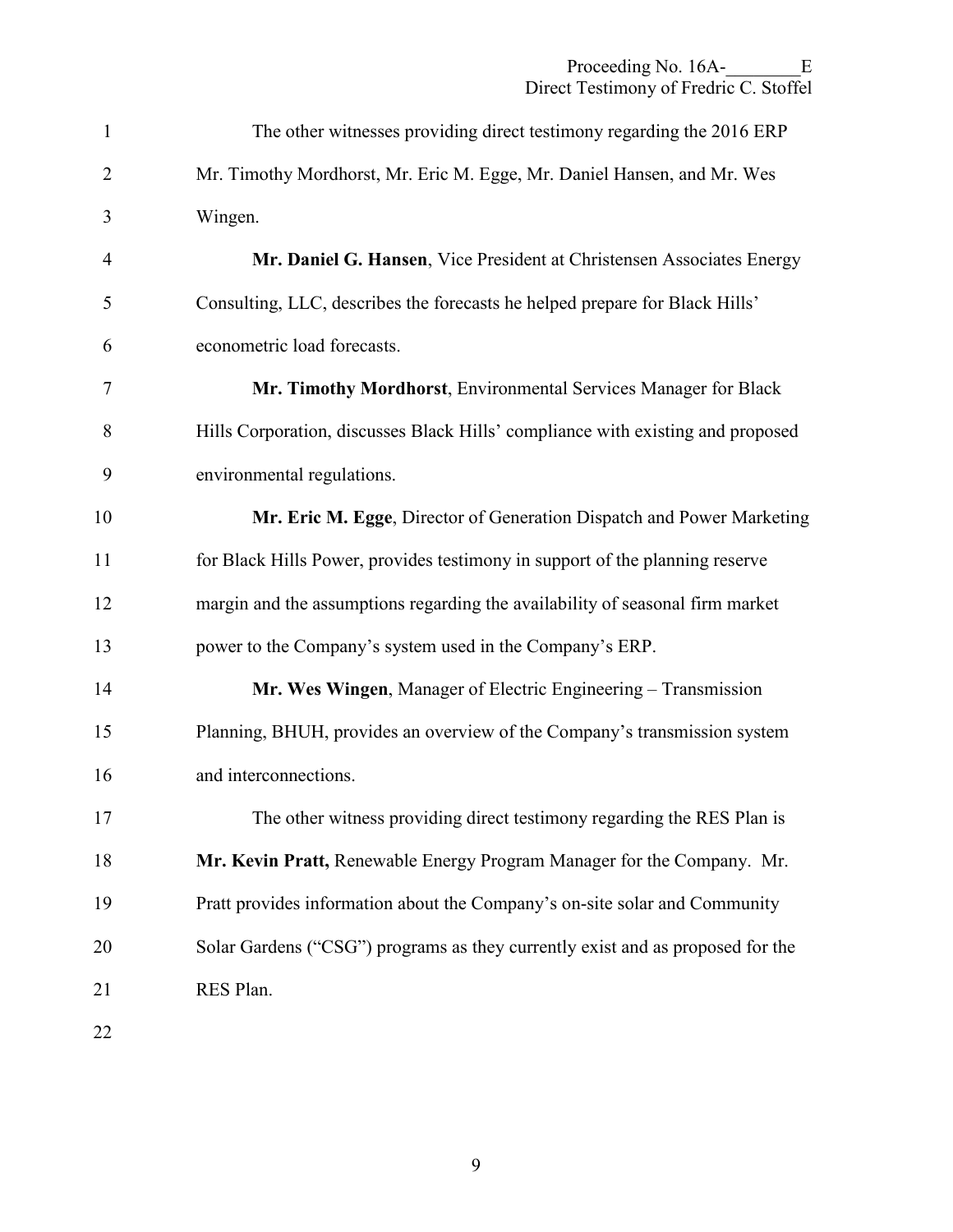<span id="page-11-0"></span>

| $\mathbf{1}$   |    | <b>BACKGROUND</b><br>IV.                                                            |
|----------------|----|-------------------------------------------------------------------------------------|
| $\overline{2}$ | Q. | PLEASE DESCRIBE BLACK HILLS.                                                        |
| 3              | A. | Black Hills is one of two investor-owned electric utilities subject to the          |
| 4              |    | jurisdiction of the Commission. Black Hills' service territory is in southern       |
| 5              |    | Colorado along the Arkansas River Valley and neighboring regions encompassing       |
| 6              |    | all or part of Crowley, Custer, El Paso, Fremont, Otero, Pueblo, and Teller         |
| 7              |    | counties. The Company provides electric service to 95,000 customers in 21           |
| 8              |    | southeastern Colorado communities. The largest communities served are City of       |
| 9              |    | Pueblo, portions of Pueblo West, Cañon City, and Rocky Ford. The Company            |
| 10             |    | achieved its system peak load of 400 MW in June of 2012.                            |
| 11             | Q. | WHAT TYPES OF RESOURCES ARE USED BY BLACK HILLS TO                                  |
| 12             |    | <b>SUPPLY ITS LOAD?</b>                                                             |
| 13             | A. | All of Black Hills' load is served by: (1) natural gas-fired generation; (2) diesel |
| 14             |    | generating units; (3) two long-term firm power PPAs; (4) two non-facility specific  |
| 15             |    | agreements; (5) non-customer-sited wind resources (Busch Ranch - 50% utility-       |
| 16             |    | owned and 50% long-term Purchased Power Agreement ("PPA")); (6) economy             |
| 17             |    | energy purchases; and (7) customer-sited wind and solar resources. In addition,     |
| 18             |    | by the end of 2016 the Company will own the Peak View Wind Project, a new 60        |
| 19             |    | MW wind generating facility located in Huerfano and Las Animas Counties,            |
| 20             |    | Colorado.                                                                           |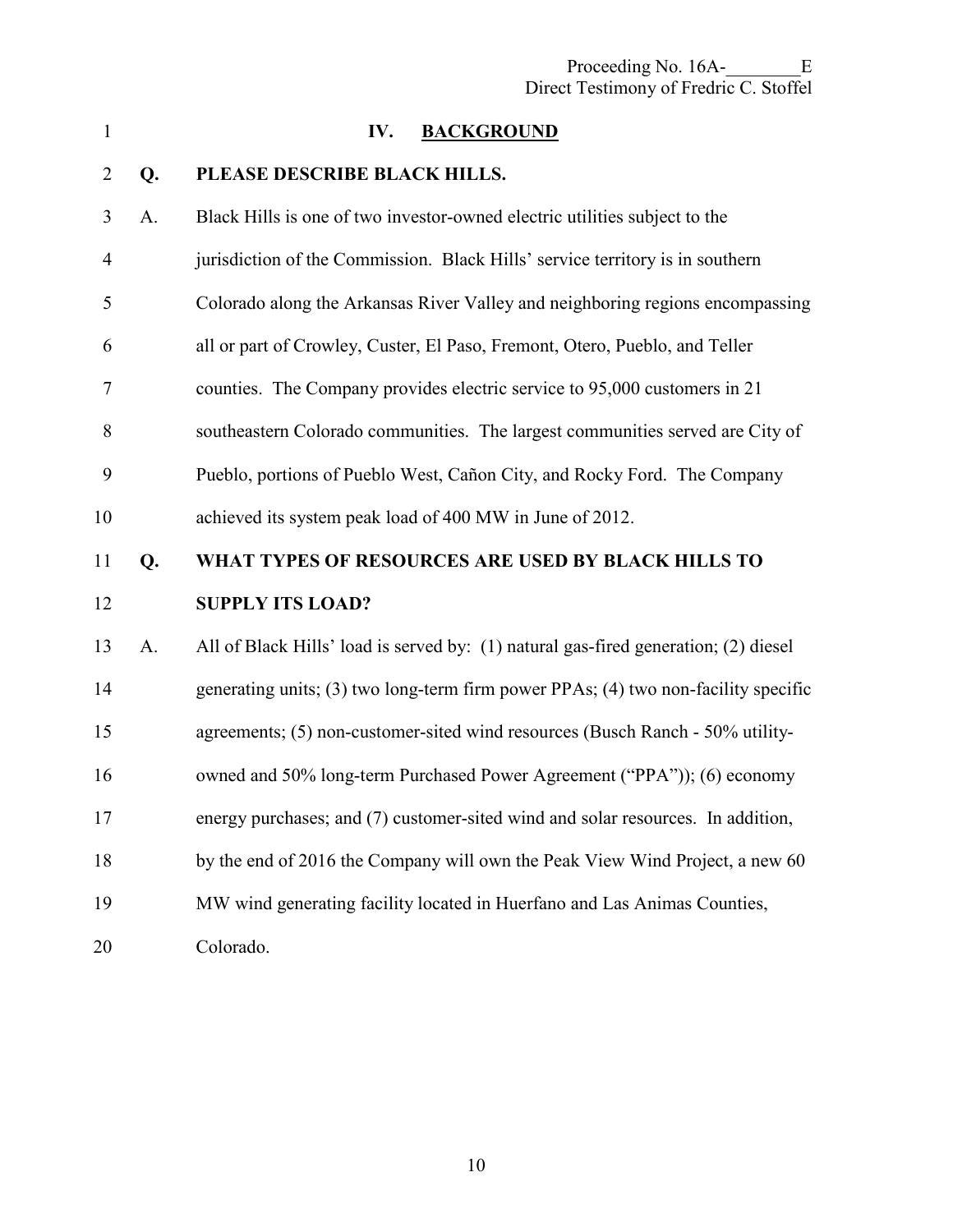### 1 **Q. PLEASE DESCRIBE THE COMPANY'S CURRENT DEMAND SIDE**  2 **MANAGEMENT ("DSM") PLAN.**

3 A. The Company filed for approval of its Electric DSM Plan for 2016-2018 in 4 Proceeding No. 15A-0424E. A settlement agreement resolving that application 5 was filed with the Commission on September 18, 2015. The ALJ's recommended 6 decision approving the settlement agreement, with modifications, was mailed on 7 December 8, 2015 (Decision No. R15-1292). The Company's approved 2016- 8 2018 DSM Plan is divided into three broad program categories based on customer 9 sector – residential, commercial and industrial, and special programs. The 10 residential, commercial and industrial programs provide a variety of energy 11 efficiency opportunities for residential customers, small and large commercial 12 customers, and industrial customers. Special programs target low income 13 residents, and education in schools. Table FCS-1 below reflects the savings goals 14 under the Company's 2016-2018 DSM plan. 15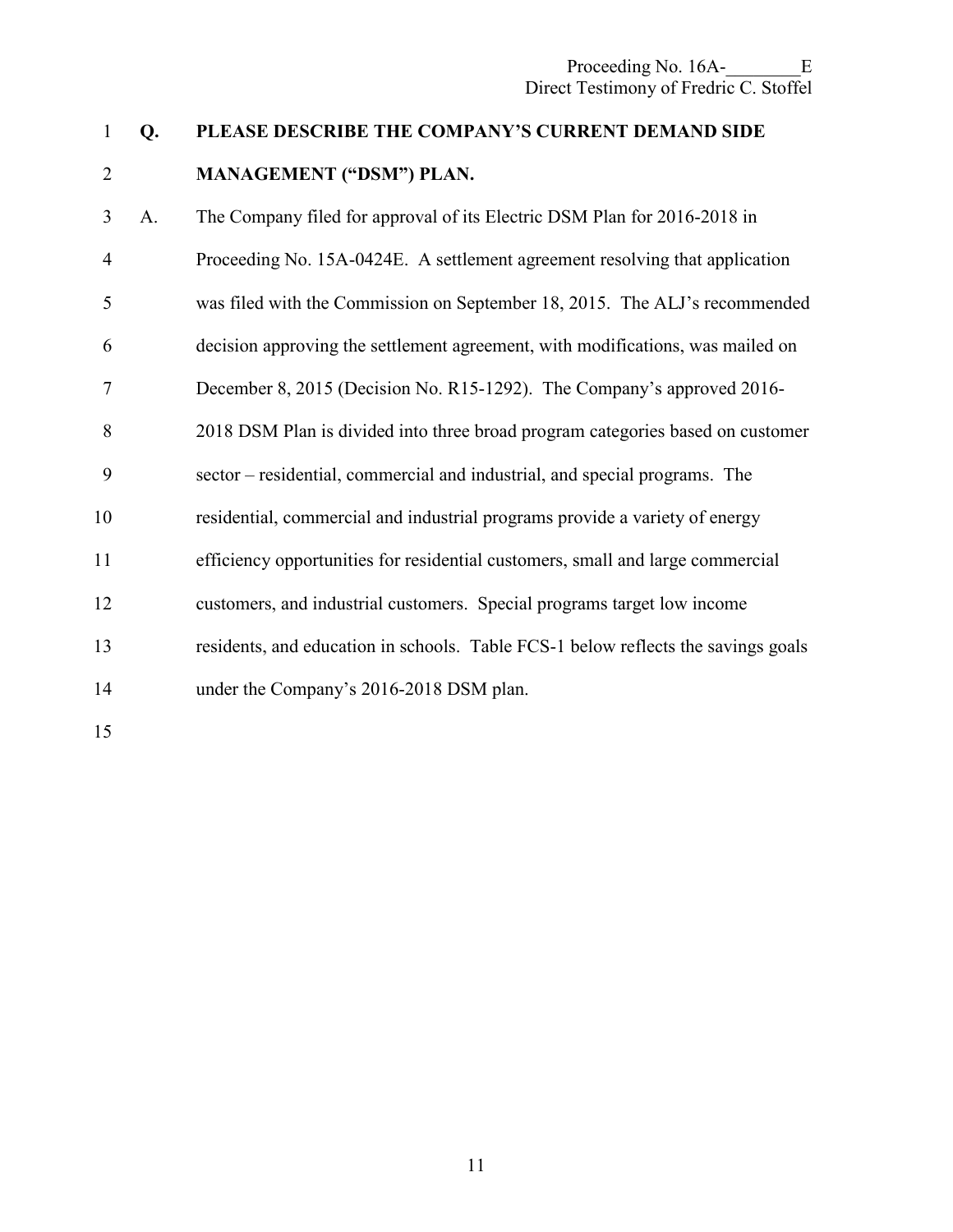|                             | 2016      |            |
|-----------------------------|-----------|------------|
| <b>Sector</b>               | kW Goal @ | kWh Goal @ |
|                             | Generator | Generator  |
| Residential                 | 1,536     | 6,407,449  |
| C&I                         | 2,675     | 9,462,706  |
| Special                     | 1,020     | 2,143,384  |
| General Administration      |           |            |
| General Marketing/Education |           |            |
| Evaluation                  |           |            |
| <b>Total</b>                | 5,232     | 18,013,538 |
|                             |           | 2017       |
| Residential                 | 1,751     | 7,574,675  |
| C&I                         | 2,828     | 10,050,811 |
| Special                     | 1,020     | 2,143,384  |
| General Administration      |           |            |
| General Marketing/Education |           |            |
| Evaluation                  |           |            |
| <b>Total</b>                | 5,599     | 19,768,870 |
|                             | 2018      |            |
| Residential                 | 1,814     | 7,865,243  |
| C&I                         | 2,983     | 10,624,193 |
| Special                     | 1,020     | 2,143,384  |
| General Administration      |           |            |
| General Marketing/Education |           |            |
| Evaluation                  |           |            |
| <b>Total</b>                | 5,818     | 20,632,820 |

#### <span id="page-13-0"></span>1 **Table FCS-1**<br>2016-2018 DSM Plan Sa 2 **2016-2018 DSM Plan Savings Goals**

4

3

5

6 **V. THE RESOURCE PLANNING PROCESS AND THE 2016 ERP** 

7 **Q. PLEASE PROVIDE A BRIEF OVERVIEW OF THE RESOURCE** 

#### 8 **PLANNING PROCESS.**

9 A. Every four years Black Hills is required to file its long-term ERP. The ERP

10 includes a forecast of the utility's customer demand (load) as well as an

- 11 assessment of the utility's existing portfolio of resources that is available to serve
- 12 that load, including any reserve requirements. As the load grows over time, and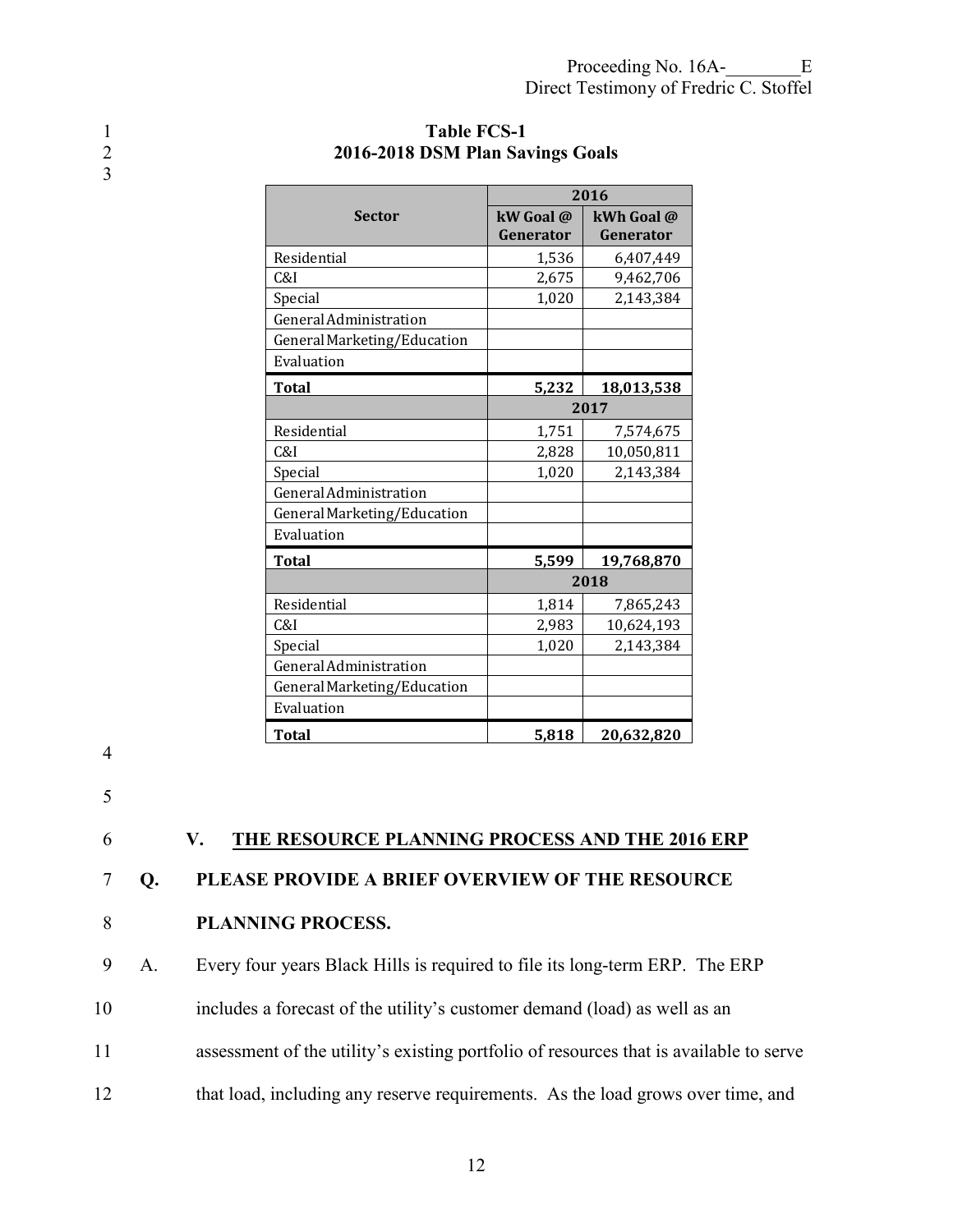| $\mathbf{1}$   |    | as available resources age or supply contracts expire, the planning process      |
|----------------|----|----------------------------------------------------------------------------------|
| $\overline{2}$ |    | identifies the need for additional resources.                                    |
| 3              |    | The Commission's Rules establish very specific processes. Black Hills is         |
| 4              |    | using a 25-year Planning Period (2016-2040) and a 7-year RAP (2016-2022).        |
| 5              |    | The Company uses accepted methods for resource planning and creates              |
| 6              |    | alternative plans and scenarios based on varying load growth rates, fuel prices, |
| 7              |    | electricity prices, levels of renewable resources, and Section 123 resources.    |
| 8              |    | In addition to establishing a process for identifying future resource needs,     |
| 9              |    | the Commission's Rules establish various processes for acquiring resources to    |
| 10             |    | meet the identified needs. The Rules establish a preference for competitive      |
| 11             |    | bidding.                                                                         |
| 12             | Q. | WHAT MODELING SOFTWARE DOES BLACK HILLS USE FOR ITS                              |
| 13             |    | <b>RESOURCE PLANNING?</b>                                                        |
| 14             | A. | Black Hills performed its analysis using ABB's System Optimizer, Planning and    |
| 15             |    | Risk and Strategic Planning software, described in Appendix I of the 2016 ERP.   |
| 16             | Q. | WHAT ARE THE FINANCIAL ASSUMPTIONS IN THE 2016 ERP?                              |
| 17             | A. | The financial assumptions in the 2016 ERP are based on the approved cost of      |

- 18 capital from Black Hills' last rate case, in Proceeding No. 14AL-0393E. The
- 19 weighted average cost of capital is 7.55 percent. For the 2016 ERP, the Company
- 20 used 49.83 percent equity at 9.83 percent and 50.17 percent debt at 5.29 percent.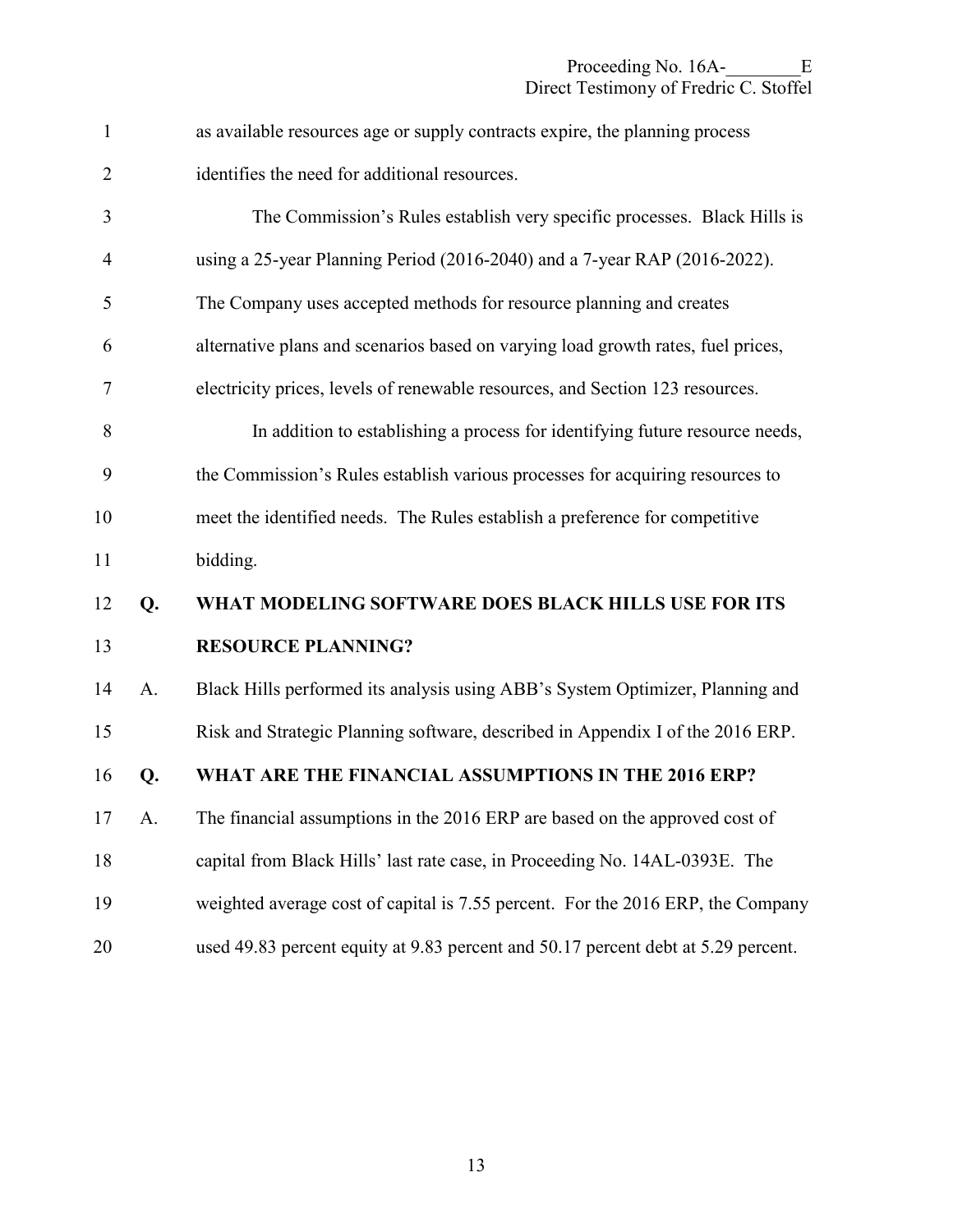<span id="page-15-0"></span>

| $\mathbf{1}$   | Q. | HOW IS THE COST OF CAPITAL USED IN THE 2016 ERP?                                   |
|----------------|----|------------------------------------------------------------------------------------|
| $\overline{2}$ | A. | The cost of capital is used in the 2016 ERP to determine the total revenue         |
| 3              |    | requirement for each alternative portfolio. Optimal capacity expansion portfolios  |
| $\overline{4}$ |    | are determined for the Planning Period using the cost of capital assumptions along |
| 5              |    | with standard federal and state income tax percentages and a Colorado property     |
| 6              |    | tax rate. The production cost modeling provides the deterministic Present Value    |
| $\tau$         |    | of Revenue Requirement ("PVRR") over the Planning Period for each model run.       |
| 8              |    | PVRR is the typical metric used to evaluate resource portfolios.                   |
| 9              |    |                                                                                    |
| 10             |    | VI.<br><b>THE COMPANY'S RESOURCE NEED</b>                                          |
| 11             | Q. | WHAT IS THE COMPANY'S RESOURCE NEED FOR ADDITIONAL                                 |
| 12             |    | <b>CAPACITY FOR THE RAP?</b>                                                       |
| 13             | A. | As addressed by Ms. Seaman in her direct testimony, and as shown in Table 8-1      |
| 14             |    | of the 2016 ERP (replicated below as Table FCS-2), beginning in 2016 Black         |
| 15             |    | Hills has sufficient capacity available to meet its customers' load throughout the |
| 16             |    | RAP.                                                                               |
| 17             |    |                                                                                    |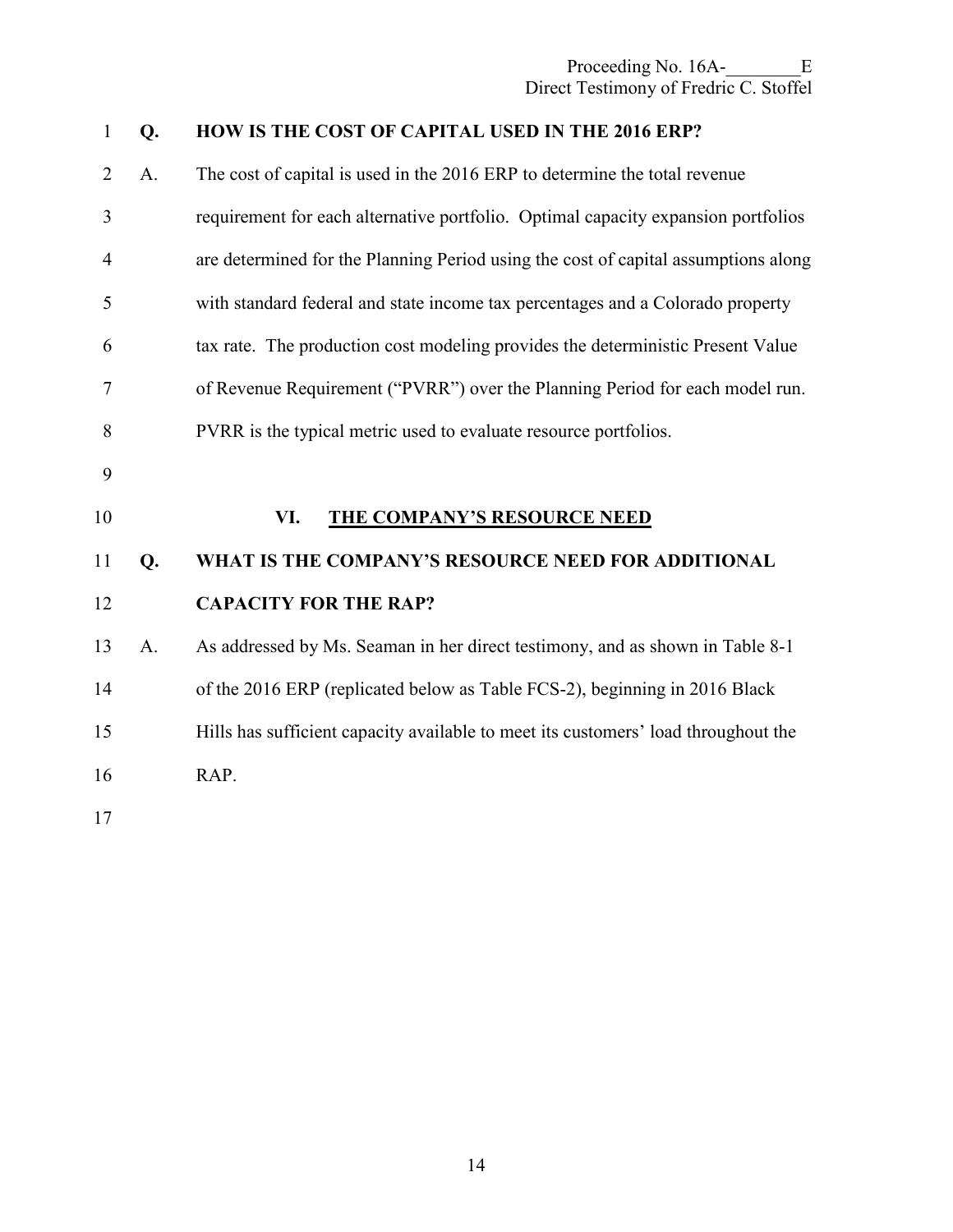- 
- 

<span id="page-16-0"></span>**Table FCS-2 Summary Table 8-1 Black Hills Colorado Electric Load and Resource Balance (2016-2022)** 

5

|                            | 2016  | 2017        | 2018  | 2019  | 2020  | 2021  | 2022  |
|----------------------------|-------|-------------|-------|-------|-------|-------|-------|
| Peak plus 15%              | 454.6 | 454.0       | 452.9 | 456.0 | 461.0 | 460.7 | 456.6 |
| planning reserve           |       |             |       |       |       |       |       |
| $(MW)$ :                   |       |             |       |       |       |       |       |
| <b>Total Resources and</b> | 481.2 | 485.0       | 480.5 | 480.5 | 480.5 | 480.5 | 480.5 |
| <b>Purchases (MW):</b>     |       |             |       |       |       |       |       |
| <b>Resource Need</b>       | 26.5  | <b>31.0</b> | 27.6  | 24.5  | 19.5  | 19.8  | 23.9  |
| $(MW)$ :                   |       |             |       |       |       |       |       |
| <b>Resource Need (%):</b>  | 6.7   | 7.9         | 7.0   | 6.2   | 4.9   | 4.9   | 6.0   |

6

**Q. EVEN THOUGH THE COMPANY HAS DETERMINED THAT IT DOES NOT HAVE A CAPACITY NEED DURING THE RAP, DOES IT HAVE A NEED TO ACQUIRE ELIGIBLE ENERGY RESOURCES IN ORDER TO COMPLY WITH THE RES?** 

11 A. Yes. After the addition of the Peak View Wind Project and the Company's 12 purchase of stand-alone RECs in 2015, Black Hills will be in compliance with the 13 RES through 2019. However, in 2020, when the RES requirement increases to 30 14 percent of retail sales under the RES Statute and the RES Rules, Black Hills' 15 then-existing Eligible energy resources will not be sufficient to generate enough 16 RECs to meet this standard. 17

**VII. BASE PLAN ANALYSIS AND ALTERNATIVE PLANS Q. IN LIGHT OF THE NEED TO ACQUIRE ADDITIONAL ELIGIBLE ENERGY RESOURCES IN ORDER TO COMPLY WITH THE RES, WHAT FURTHER MODELING DID THE COMPANY CONDUCT?**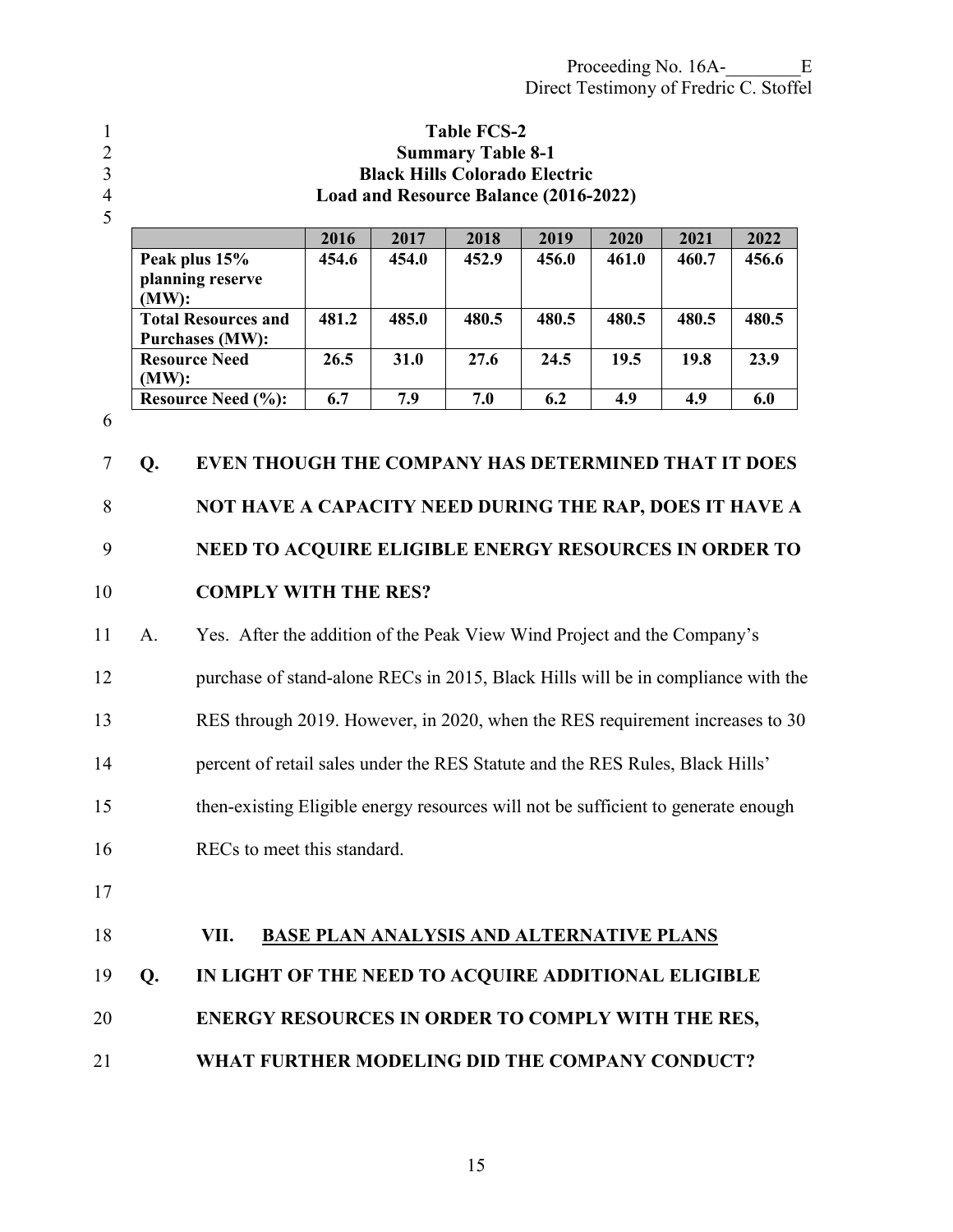|                | A. | As discussed by Ms. Seaman in her direct testimony, Black Hills developed three        |
|----------------|----|----------------------------------------------------------------------------------------|
| 2              |    | alternative portfolios, as required by Rule $3604(k)$ , which represent the costs from |
| 3              |    | increasing amounts of Eligible energy resources and Section 123 resources.             |
| $\overline{4}$ |    | These plans are identified as the Base-with-RES Plan, Alternative Plan 1 and           |
| 5              |    | Alternative Plan 2. The table below summarizes the names and key elements of           |
| 6              |    | the plans.                                                                             |

9

#### 7 **Table FCS-3**  8 **Key Elements of Base-with RES and Alternative Plans**

| <b>Plan Name</b>   | <b>Key Elements</b>            |
|--------------------|--------------------------------|
| Base-with-RES Plan | Renewables to comply with      |
|                    | RES, Comply with DSM Statute   |
| Alternative Plan 1 | Base-with-RES Plan plus        |
|                    | increasing amounts of          |
|                    | Renewables Resources by        |
|                    | adding a single facility       |
| Alternative Plan 2 | Base-with-RES Plan plus        |
|                    | further increase in amounts of |
|                    | Renewables Resources by        |
|                    | adding multiple facilities     |

10

# 11 **Q. PRODUCTION TAX CREDIT ("PTC") AND INVESTMENT TAX**  12 **CREDIT ("ITC") ASSUMPTIONS WERE USED IN THE 2016 ERP**  13 **MODELING. PLEASE PROVIDE BACKGROUND ON PTC AND ITC**  14 **LEGISLATION.**  15 A. The Energy Policy Act of 1992 originally enacted the PTC which has been the 16 primary production based incentive for wind energy and has been essential to the 17 industry's research and development. The original PTC legislation expired in July 18 1999 but has been expanded and extended several times through many different 19 laws. In late 2015, Congress provided a 5-year PTC with provisions to phase out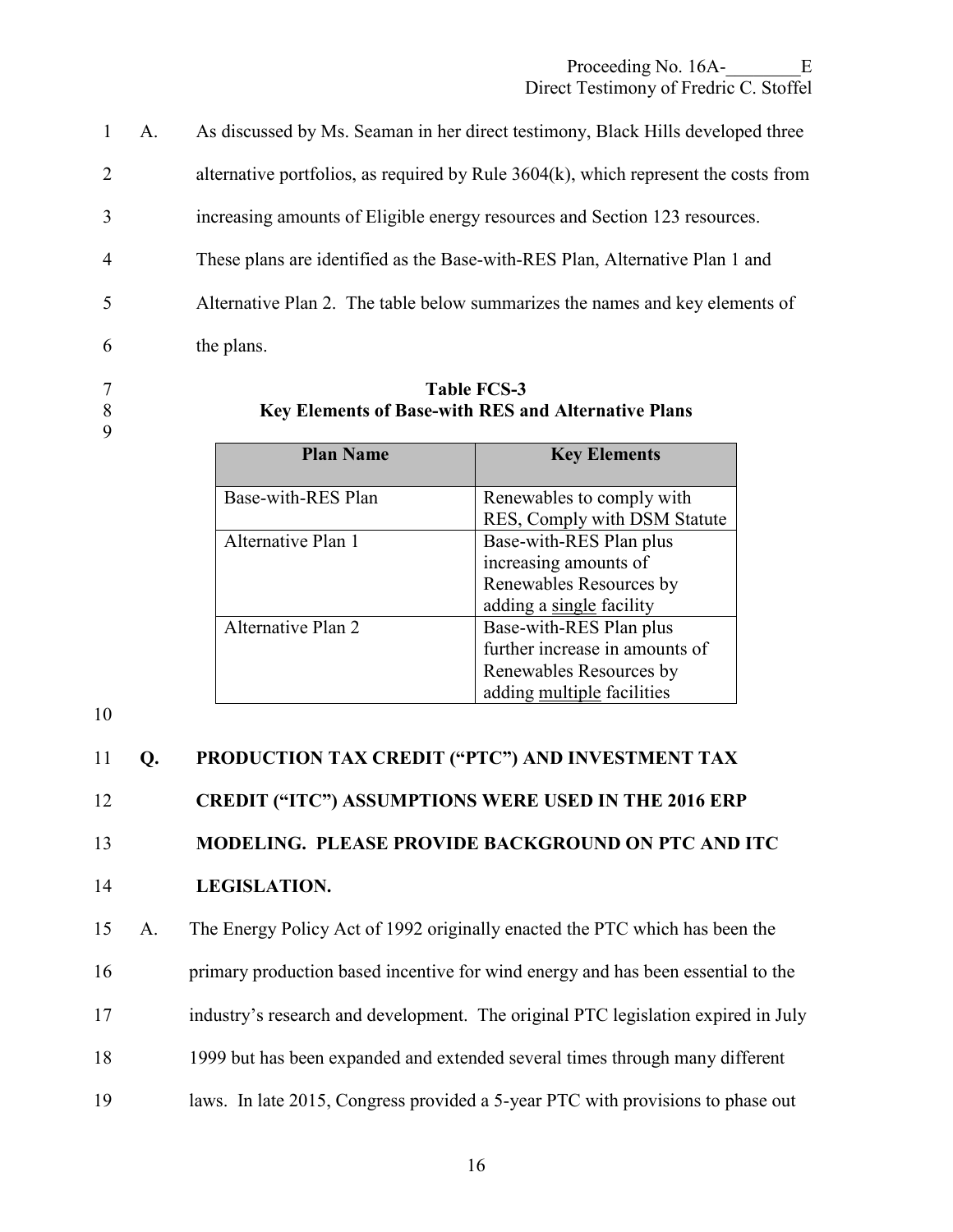| $\mathbf{1}$   |    | the PTC by 2020 at a rate of 20% per year. The Consolidated Appropriations Act,     |
|----------------|----|-------------------------------------------------------------------------------------|
| $\overline{2}$ |    | 2016 extended the expiration date for this tax credit to December 31, 2019. The     |
| 3              |    | value of the PTC is based on the year that construction begins rather than when the |
| $\overline{4}$ |    | facility begins production. The phase-down begins for wind projects commencing      |
| $\mathfrak s$  |    | construction after December 31, 2016. The Act extended the tax credit for other     |
| 6              |    | eligible renewable energy technologies commencing construction through              |
| $\overline{7}$ |    | December 31, 2016. The Act applies retroactively to January 1, 2015.                |
| 8              |    | Legislation also extended the ITC. This legislation, which was signed into          |
| 9              |    | law on December 18, 2015, extends the 30 percent ITC for both residential and       |
| 10             |    | commercial projects through the end of 2019. Previous to the 2015 extension, the    |
| 11             |    | 30 percent ITC was available to such facilities placed in service on or before      |
| 12             |    | December 31, 2016. Changing from a deadline based solely on placed in-service       |
| 13             |    | to one focused on commencement of construction was intended to provide facility     |
| 14             |    | developers with greater certainty. Like the PTC legislation, provisions to lower    |
| 15             |    | the credits over time were included in the bill.                                    |
| 16             | Q. | HOW WAS DSM REFLECTED IN THE 2016 ERP MODELING?                                     |
| 17             | A. | The Base-with-RES Plan, Alternative Plan 1 and Alternative Plan 2 assume that       |
| 18             |    | the load forecast was reduced by the levels approved in the 2016-2018 DSM Plan.     |
| 19             | Q. | HAS THE COMPANY IDENTIFIED A PREFERRED PLAN?                                        |
| 20             | A. | Yes. Black Hills considers the Base-with-RES Plan its Preferred Plan. The Base-     |
| 21             |    | with-RES Plan model incorporates into the future resource portfolio all of the      |
| 22             |    | additional Eligible energy resources that would be required to achieve the RES      |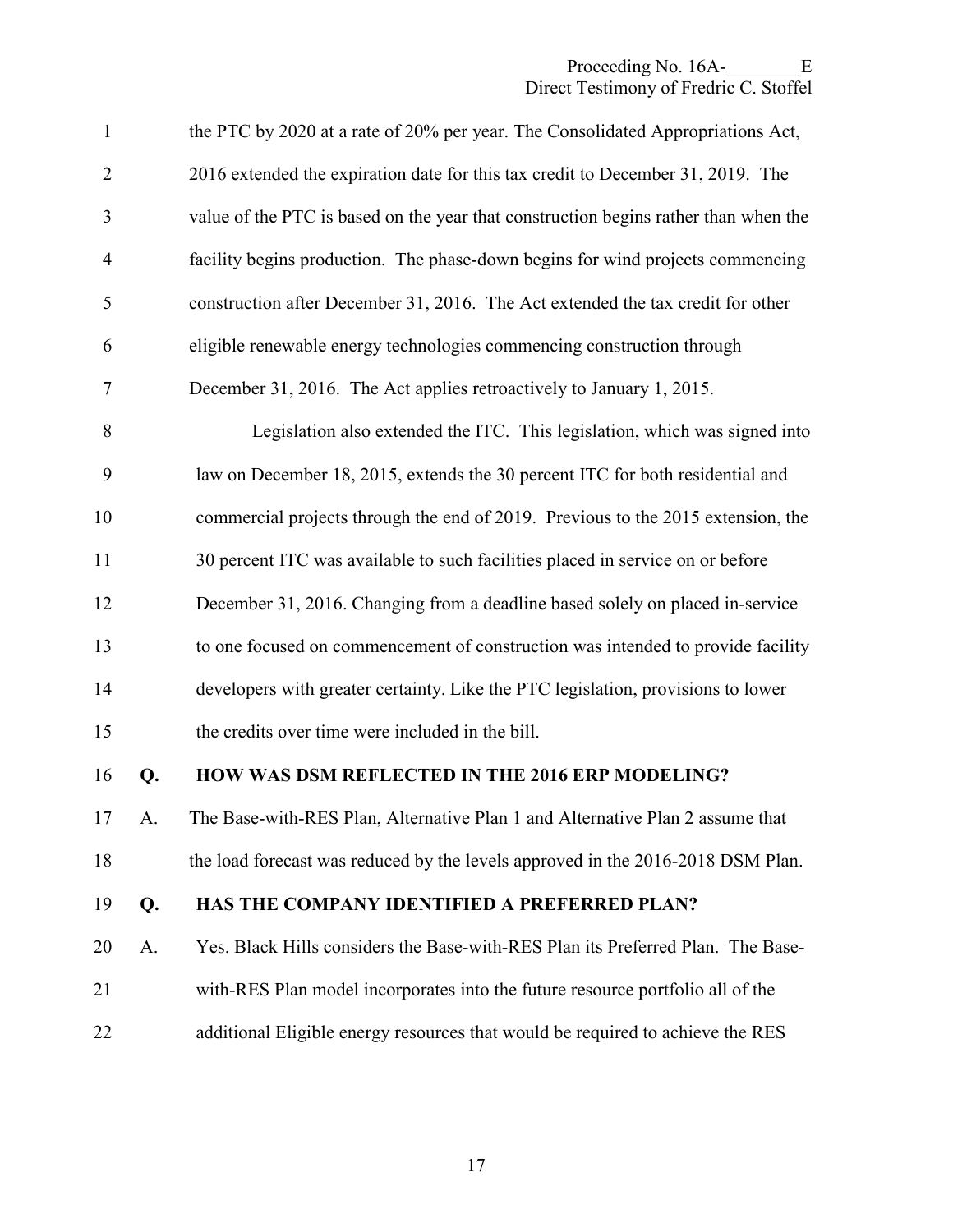| $\mathbf{1}$   |    | requirements during the RAP and the Planning Period. The Base-with-RES Plan      |
|----------------|----|----------------------------------------------------------------------------------|
| $\overline{2}$ |    | contemplates the addition of a new 60 MW renewable resource in 2019.             |
| 3              | Q. | DID THE COMPANY MODEL TWO ALTERNATIVE SCENARIOS AS                               |
| $\overline{4}$ |    | REQUIRED BY THE COMMISSION'S RULES?                                              |
| 5              | A. | Yes. In compliance with the Commission's rules, Black Hills modeled two          |
| 6              |    | alternative scenarios to reflect the addition of more renewable resources and/or |
| 7              |    | Section 123 resources during the RAP. The outcome of these alternative           |
| 8              |    | scenarios is shown in Table FCS-4 below. These two alternative expansion         |
| 9              |    | scenarios show compliance with the Commission's rules, however, they are only    |
| 10             |    | theoretical and do not reflect real options for future resource acquisitions.    |
| 11             |    | Alternative Plan 1 shows the addition of two 10 MW solar projects in             |
| 12             |    | 2035. Alternative Plan 2 shows the addition of two 10 MW solar projects and one  |
| 13             |    | 10 MW sodium sulfur battery in 2039 and two 10 MW sodium sulfur batteries in     |
| 14             |    | 2040. The Company's 2016 ERP shows that each of these alternatives is more       |
| 15             |    | expensive than the Base-with-RES Plan.                                           |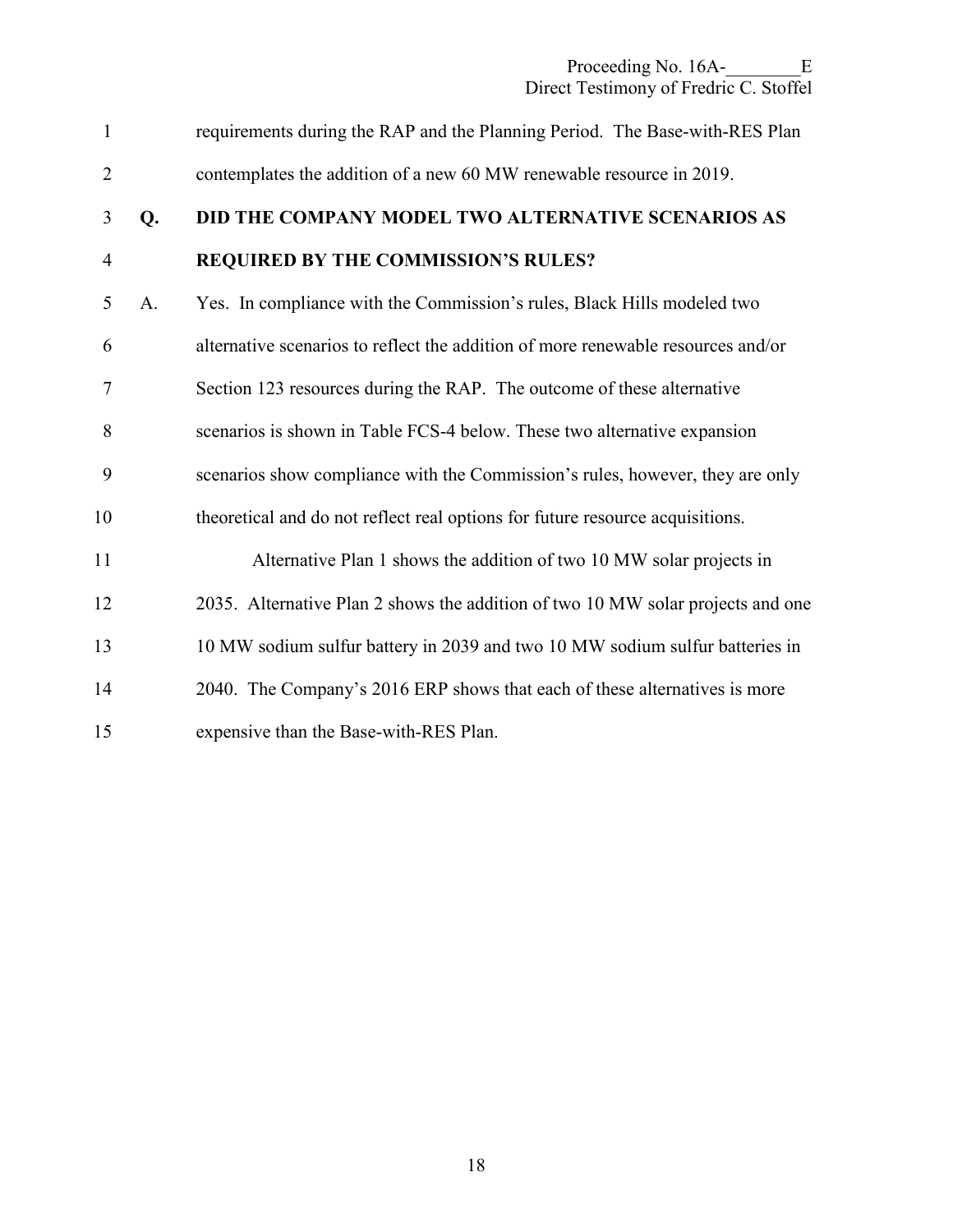3

#### 1 **Table FCS-4**<br>2 **Modeled Expansion** 2 **Modeled Expansion Plans**

| Year | <b>Base-with-RES</b> | <b>Alternative</b> | <b>Alternative</b> |
|------|----------------------|--------------------|--------------------|
|      | <b>Plan</b>          | Plan 1             | Plan 2             |
| 2019 | 60 MW Wind           | 60 MW Wind         | 60 MW Wind         |
| 2026 | 30 MW Wind           | 30 MW Wind         | 30 MW Wind         |
| 2032 | $(2)$ LMS100         | $(2)$ LMS100       | $(2)$ LMS100       |
| 2035 |                      | $(2)$ 10 MW Solar  | $(2)$ 10 MW Solar  |
| 2038 | 60 MW Wind           | 60 MW Wind         | 60 MW Wind         |
|      |                      |                    | Sodium Sulfur      |
| 2039 |                      |                    | Battery 10 MW      |
|      |                      |                    | (2) Sodium Sulfur  |
| 2040 |                      |                    | Battery 10 MW      |

4

### 5 **Q. IS BLACK HILLS PROPOSING THAT IT BE ALLOWED TO ACQUIRE**

## 6 **60 MW OF RENEWABLE ENERGY TO COMPLY WITH THE RES IN**  7 **2020 THROUGH A PHASE II SOLICITATION?**

- 8 A. Yes. Black Hills' Action Plan to implement the Company's Preferred Plan 9 recommends that the Company engage in a Phase II competitive solicitation to 10 acquire up to 60 MW of Eligible energy resources by 2019. This solicitation will 11 allow the Company to determine if Eligible energy resources can be acquired at a 12 cost that will provide savings for customers and generate sufficient RECs such 13 that Black Hills will comply with the 30 percent RES requirement from 2020 14 through 2025. 15 Black Hills' 2016 ERP and, as discussed below, the RES Plan,
- 16 contemplate that the Company will issue an RFP for 60 MW of renewable energy 17 after completion of the current proceeding. An analysis of the retail rate impact
- 18 of the additional wind energy showed that the 60 MW of additional wind energy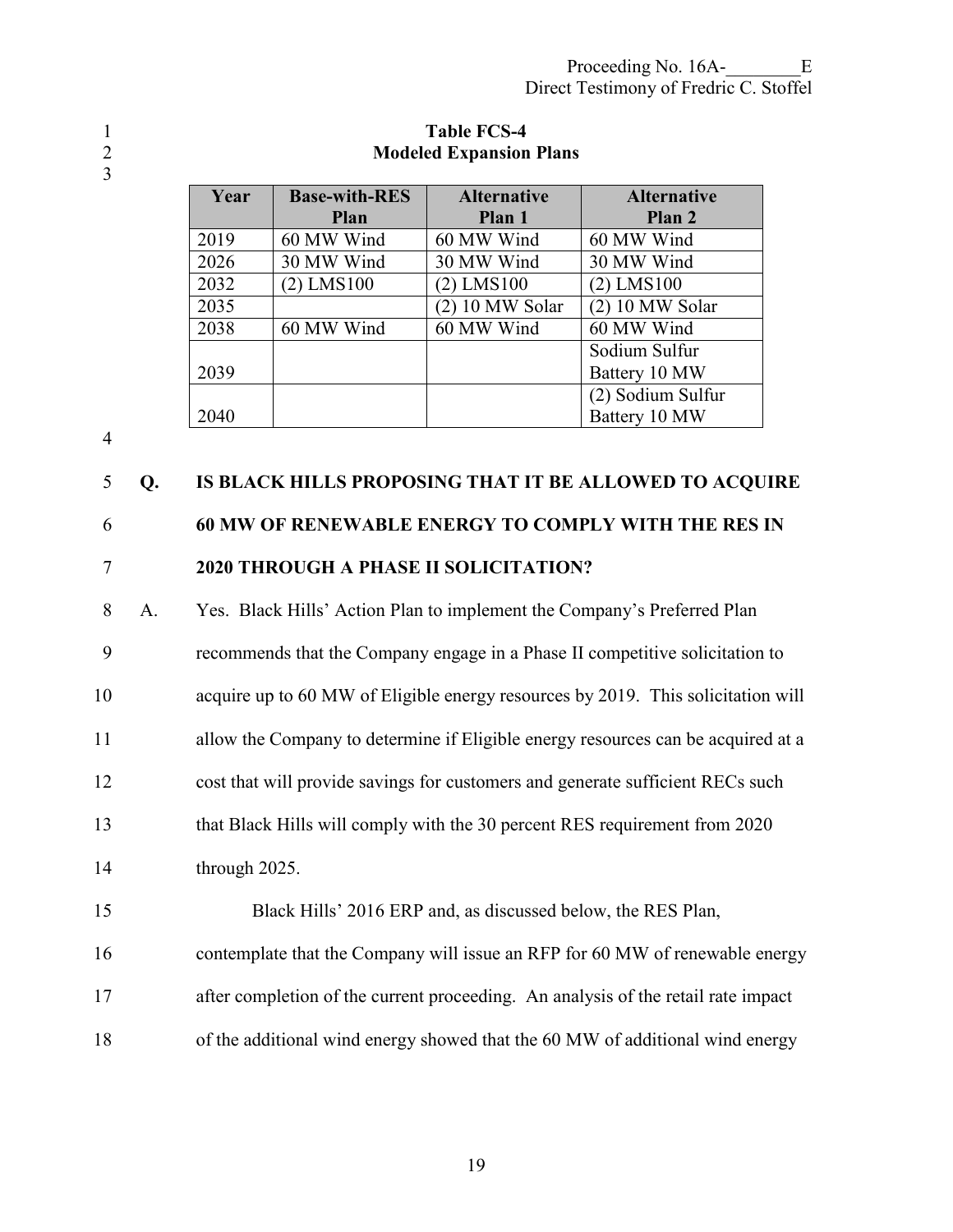<span id="page-21-0"></span>

| $\mathbf{1}$   |    | needed to comply with the RES requirements beyond 2019 can be added without        |
|----------------|----|------------------------------------------------------------------------------------|
| $\overline{2}$ |    | exceeding the 2 percent retail rate impact cap codified at C.R.S. § 40-2-124.      |
| 3              | Q. | HAS THE COMPANY SELECTED AN INDEPENDENT EVALUATOR                                  |
| $\overline{4}$ |    | TO CONDUCT THE PHASE II ACQUISITION PROCESS?                                       |
| 5              | A. | No. Black Hills has not determined whether an Independent Evaluator ("IE") will    |
| 6              |    | be required for a Phase II acquisition process and is filing a separate motion     |
| 7              |    | seeking a waiver from the Rule 3612 requirement that it identify an IE acceptable  |
| 8              |    | to Black Hills, Trial Staff of the Commission, and the Office of Consumer          |
| 9              |    | Counsel. If required, the Company will propose an IE prior to commencing a         |
| 10             |    | Phase II proceeding.                                                               |
| 11             |    |                                                                                    |
|                |    |                                                                                    |
| 12             |    | VIII.<br><b>THE 2018-2021 RES PLAN</b>                                             |
| 13             | Q. | HOW DOES THE 2018-2021 RES PLAN RELATE TO THE 2016 ERP?                            |
| 14             | A. | As discussed in the RES Plan attached to Ms. Seaman's direct testimony as          |
| 15             |    | Attachment LS-2, Black Hills' RES compliance and, therefore, the RES Plan, is      |
| 16             |    | driven by the outcome of the intermittent resource solicitation proposed for Phase |
| 17             |    | II of the 2016 ERP. In the 2016 ERP, Black Hills showed the modeled results of     |
| 18             |    | acquiring 60 MW of wind resources in 2019. Based on the modeling assumptions       |
| 19             |    | used in the 2016 ERP, the 60 MW wind resource was selected as economic and a       |
| 20             |    | preferred energy resource without a constraint with regard to RES compliance. A    |
| 21             |    | corollary benefit of the 60 MW wind resource is that it enables the Company to     |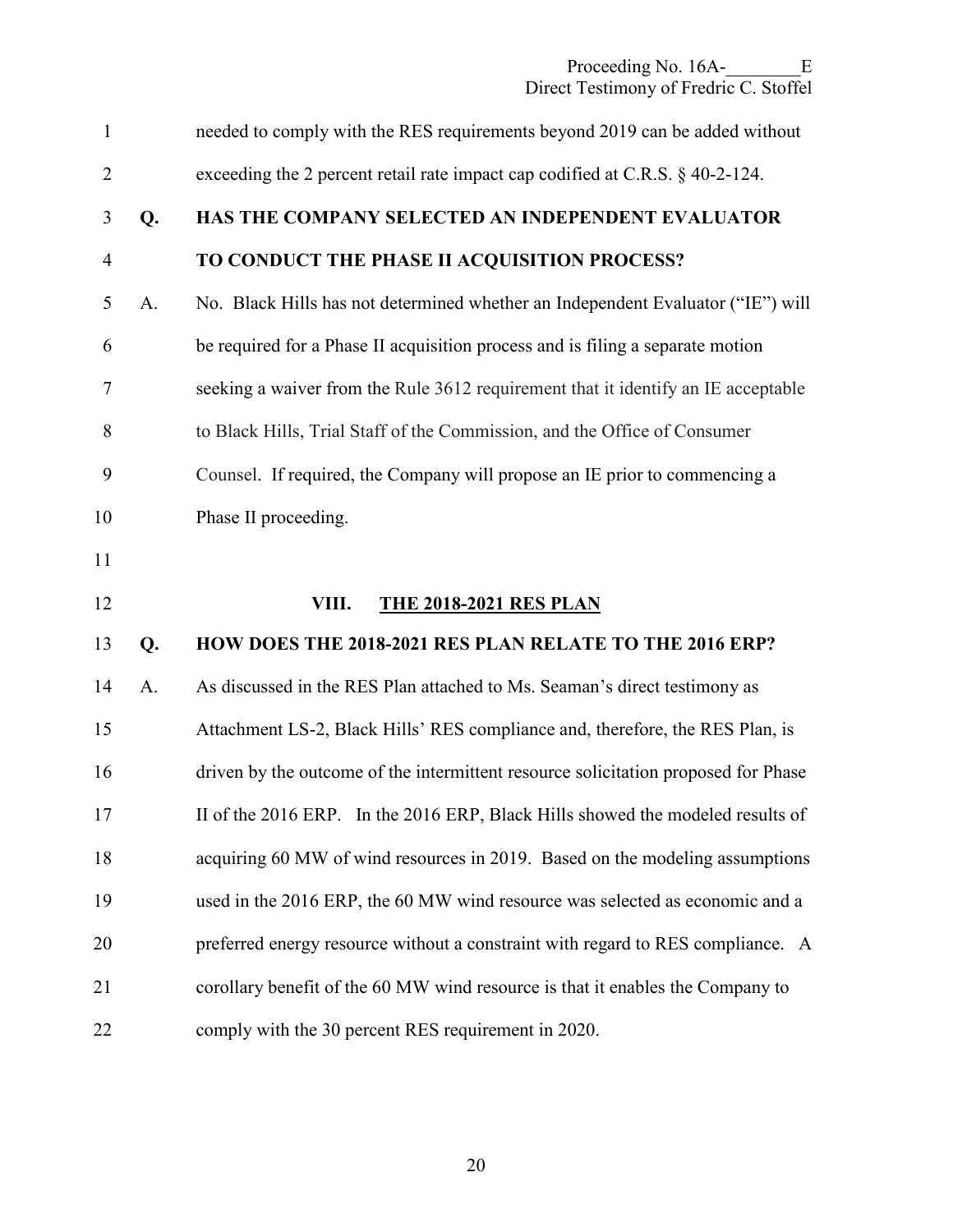| $\mathbf{1}$   | Q. | HOW LONG WILL ACQUISITION OF A 60 MW WIND RESOURCE                                |
|----------------|----|-----------------------------------------------------------------------------------|
| $\overline{2}$ |    | ALLOW THE COMPANY TO BE IN COMPLIANCE WITH THE 30                                 |
| 3              |    | PERCENT RES REQUIREMENT?                                                          |
| $\overline{4}$ | A. | With the acquisition of 60 MW of wind resources in 2019, Black Hills will be      |
| 5              |    | able to acquire all of the renewable RECs required by the RES Statute and RES     |
| 6              |    | Rules through 2025. By 2026, the Company will likely need to acquire additional   |
| $\tau$         |    | Eligible energy resources or RECs in order to stay in compliance with the RES.    |
| 8              |    | However, based on the Commission's current electric resource planning and RES     |
| 9              |    | rules, these additions will be considered in future resource plans and RES        |
| 10             |    | compliance plans.                                                                 |
| 11             | Q. | WHAT IS THE STATUS OF THE RESA BALANCE?                                           |
| 12             | A. | Black Hills strives to manage the RESA balance consistent with the requirements   |
| 13             |    | of the RES to charge customers no more than 2 percent annually and to use the     |
| 14             |    | fund to acquire RECs to meet the Electric resource standards. At the end of 2013, |
| 15             |    | the RESA balance was approximately negative \$10.1 million. As of the end of      |
| 16             |    | 2015, the RESA Balance was negative \$4,043,450, a significant reduction from     |
| 17             |    | 2013. The Company forecasts that the RESA will have a positive balance by         |
| 18             |    | 2020 if the Company meets all of its existing and authorized REC obligations and  |
| 19             |    | the Commission approves the Company's proposed 2018-2021 solar programs           |
| 20             |    | and the acquisition of up to 60 MW of Eligible energy resources in 2019 through   |
| 21             |    | a Phase II solicitation process.                                                  |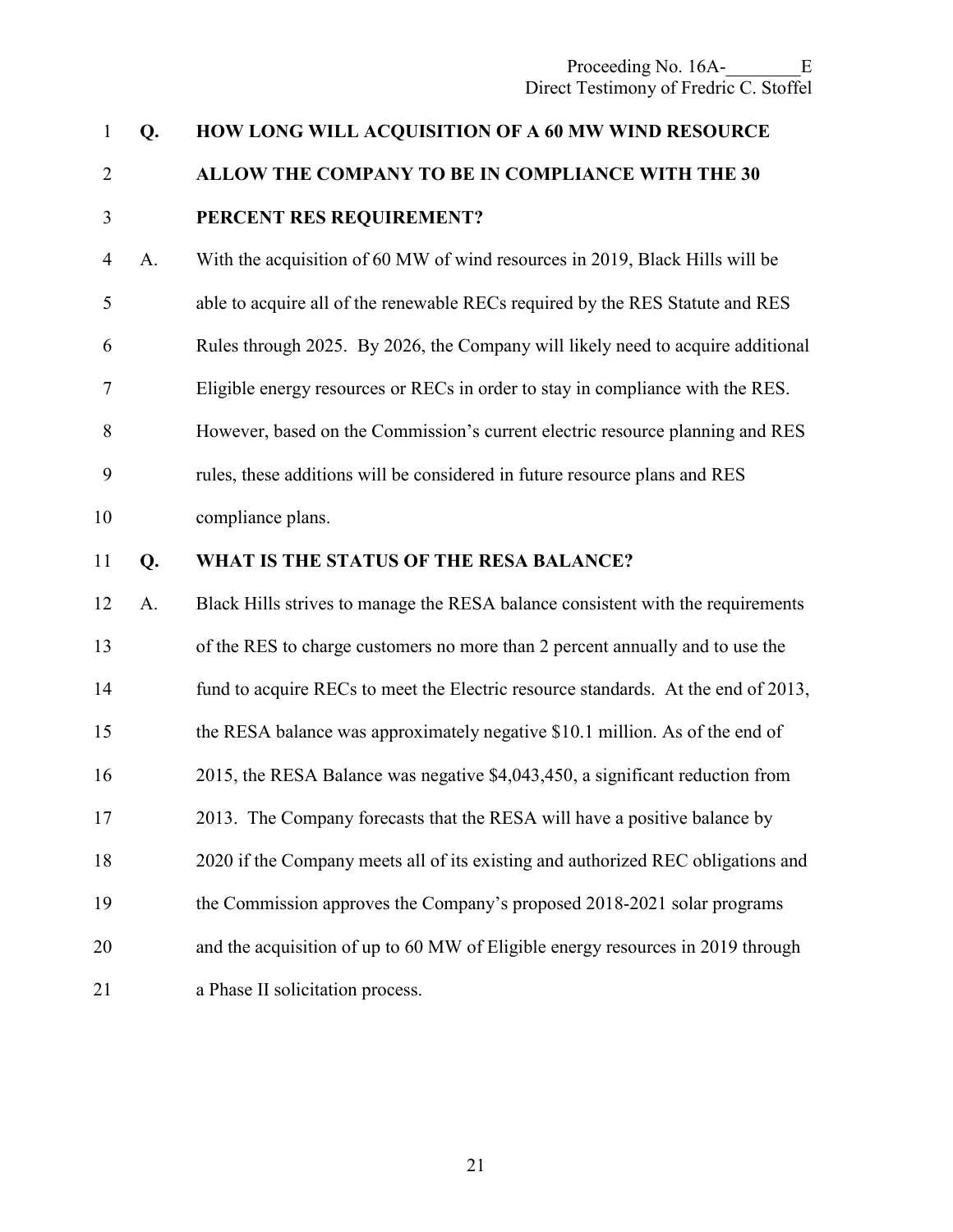#### 1 **Q. WILL THE COMPANY BE REQUIRED TO ADVANCE FUNDS TO THE**

# 2 **RESA UNDER THE 2018-2021 RES PLAN?**

3 A. No. However, Table 5 of the RES Plan shows that the Company will have to 4 advance approximately \$650,000 to the RESA in 2017 based on current estimates 5 of RESA revenues, costs and avoided costs of Eligible energy resources. In its 6 2015-2017 RES Compliance Plan, the Company indicated that in no years going 7 forward would it have to advance funds to the RESA, however, based on the 8 Company's revised RESA revenue forecast and the increased integration cost of 9 variable energy resources due to Public Service Company of Colorado's recently 10 implemented VER tariff, the Company projects that it may need to advance funds 11 in 2017. Thereafter, the RESA revenues exceed the costs recoverable from the 12 RESA and the Company's RESA account begins to accumulate funds in 2020.

13 The forecasts included in this RES Plan are based on projections and 14 assumptions. Black Hills anticipates that energy sales, the level of renewable 15 generation and other projections and assumptions will likely be different than 16 what were used to complete the RES Plan. Though the modeling indicates that 17 the Company will have to advance approximately \$650,000 in 2017 the Company 18 will closely monitor the RESA balance and will make the appropriate filings with 19 the Commission as soon as the Company becomes aware that it will be necessary 20 to advance funds to the RESA.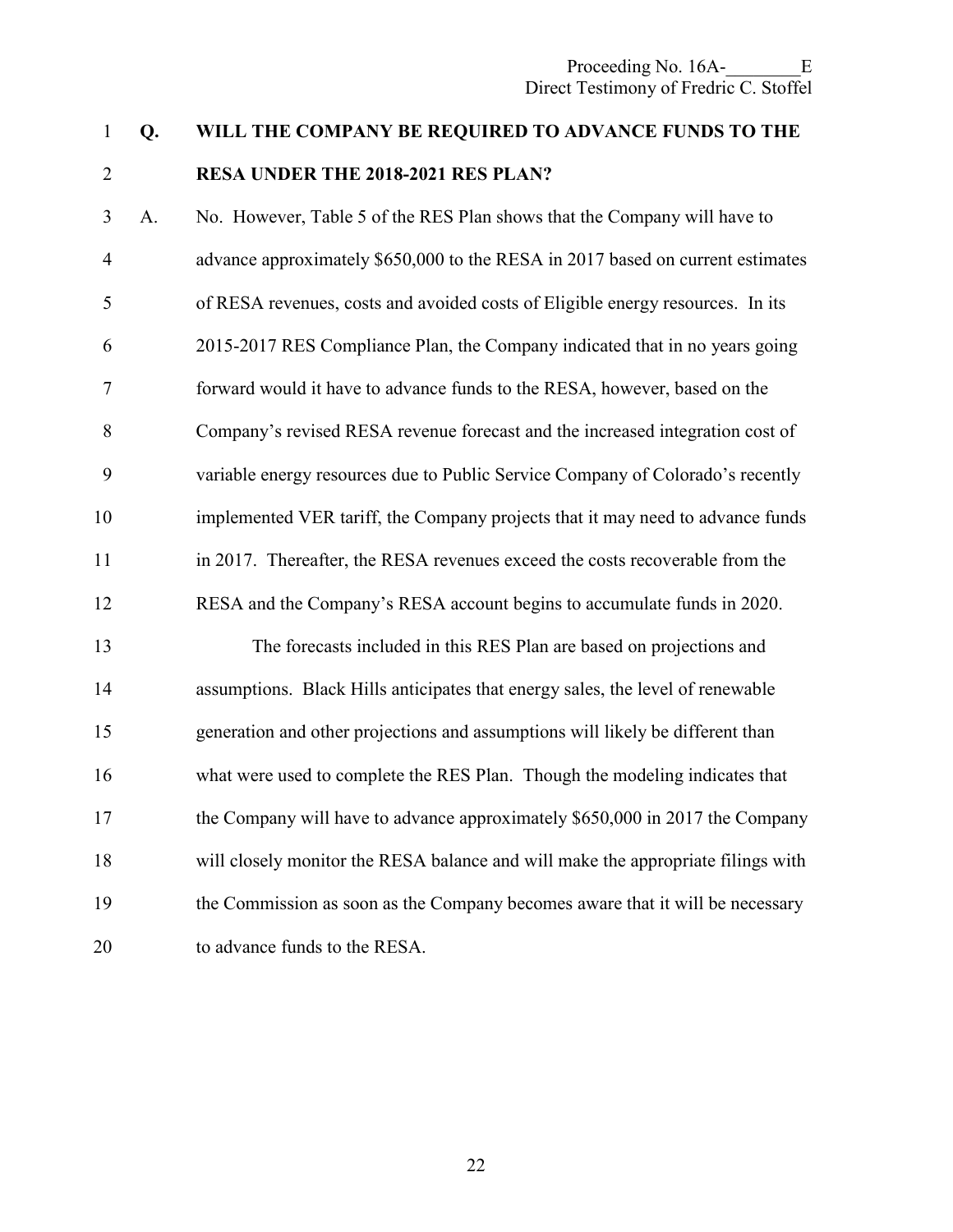#### 1 **Q. WHAT OPTIONS DID THE COMPANY CONSIDER FOR MEETING**

### 2 **THE 2020 RES REQUIREMENT?**

3 A. As discussed above, the 60 MW wind resource in 2019 was selected by the model 4 as an economic resource to meet the customers' energy needs without 5 consideration of RES compliance. The Company only considered the acquisition 6 of this 60 MW of wind resources in 2019 to meet the 30 percent RES requirement 7 as it was the economic resource. The Company did not consider stand-alone 8 RECs as a method of compliance given these circumstances. Acquiring actual 9 Eligible energy resources allows long-term compliance as compared to the 10 purchase of stand-alone RECS, which might be beneficial in the short term. 11 **Q. CAN BLACK HILLS ACQUIRE THE 60 MW OF WIND RESOURCES**  12 **WITHOUT EXCEEDING THE TWO PERCENT RETAIL RATE IMPACT**  13 **CAP**? 14 A. Yes. 15 **Q. IF THE RES PLAN IS APPROVED, WILL THE COMPANY RETAIN**  16 **THE TWO PERCENT RESA SURCHARGE?**  17 A. No. If this RES Plan is approved, the Company's modeling indicates that the

18 RESA balance will turn positive in 2020 and continues to grow year-to-year.

- 19 Since the Company will be in compliance with the RES from an Electric resource
- 20 standard perspective, the Company believes it is advisable to reduce the RESA
- 21 surcharge to prevent the accrual of a large positive RESA balance. Consequently,
- 22 beginning in 2021, the Company has modeled a reduction of the surcharge until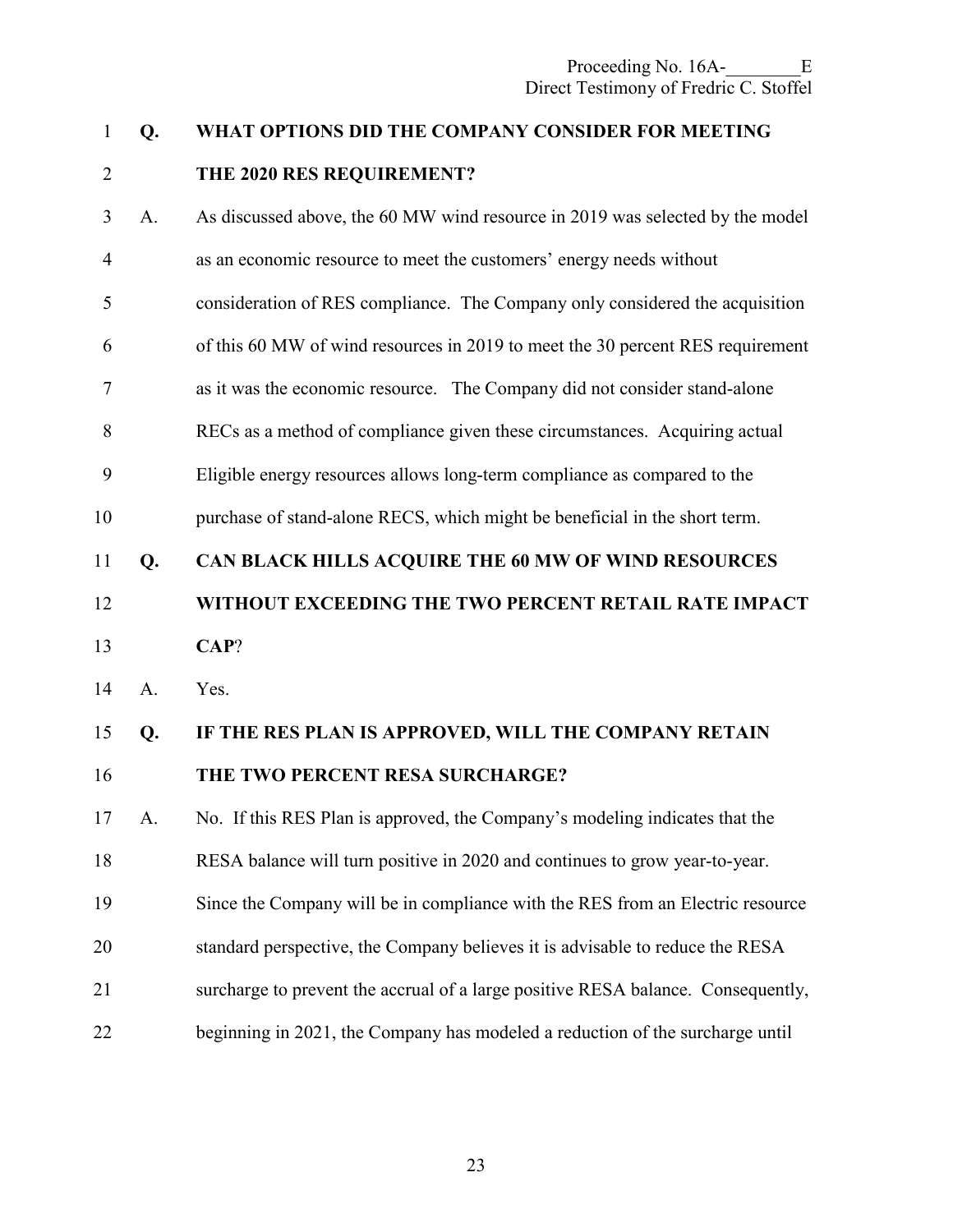| $\mathbf{1}$   |    | funds are necessary to support future compliance with the Electric resource              |
|----------------|----|------------------------------------------------------------------------------------------|
| $\overline{2}$ |    | standard.                                                                                |
| 3              | Q. | WHAT IS THE ESTIMATED AVERAGE BILL IMPACT ON THE                                         |
| 4              |    | <b>COMPANY'S TYPICAL RESIDENTIAL CUSTOMER IF THE</b>                                     |
| 5              |    | <b>SURCHARGE IS REDUCED FROM TWO PERCENT TO ZERO</b>                                     |
| 6              |    | PERCENT IN 2020 AS PROPOSED BY THE RES PLAN?                                             |
| $\overline{7}$ | A. | Based upon the Company's existing residential customer's average bill, a RESA            |
| 8              |    | surcharge reduction to zero percent would reduce a typical residential customer's        |
| 9              |    | monthly cost by approximately \$2.04 based on currently effective tariff rates.          |
| 10             |    | This is illustrative only, as rates will change before the RES Plan becomes              |
| 11             |    | effective.                                                                               |
| 12             | Q. | IN CONNECTION WITH THE 2015-2017 RES PLAN, THE COMPANY                                   |
| 13             |    | WAS GRANTED A PARTIAL WAIVER OF THE RULE 3660(E),                                        |
| 14             |    | ALLOWING IT TO PAY INTEREST ON ANY POSITIVE RESA                                         |
| 15             |    | <b>BALANCE AT THE COMMISSION-APPROVED CUSTOMER DEPOSIT</b>                               |
| 16             |    | INTEREST RATE. IS THE COMPANY REQUESTING A CONTINUED                                     |
| 17             |    | WAIVER OF RULE 3660(E) FOR THE RES PLAN?                                                 |
| 18             | A. | Yes. Applying the Commission-approved customer deposit interest rate to a                |
| 19             |    | positive RESA balance was agreed to by the settling parties, and approved by the         |
| 20             |    | Commission, with respect to the 2015-2017 RES Plan. <sup>2</sup> This included the grant |
| 21             |    | of a partial waiver of the Rule 3660(e) requirement that the Company pay interest        |

<sup>&</sup>lt;sup>2</sup> Proceeding No. 14A-0535E, Decision No. C15-1279 at ¶ 19. The settling parties (and the Commission through its order) agreed that Black Hills would pay interest on a positive RESA balance at the Commission-approved customer deposit rate, which is currently 0.34 percent, until the approval of the Company's 2018-2021 RES Compliance Plan.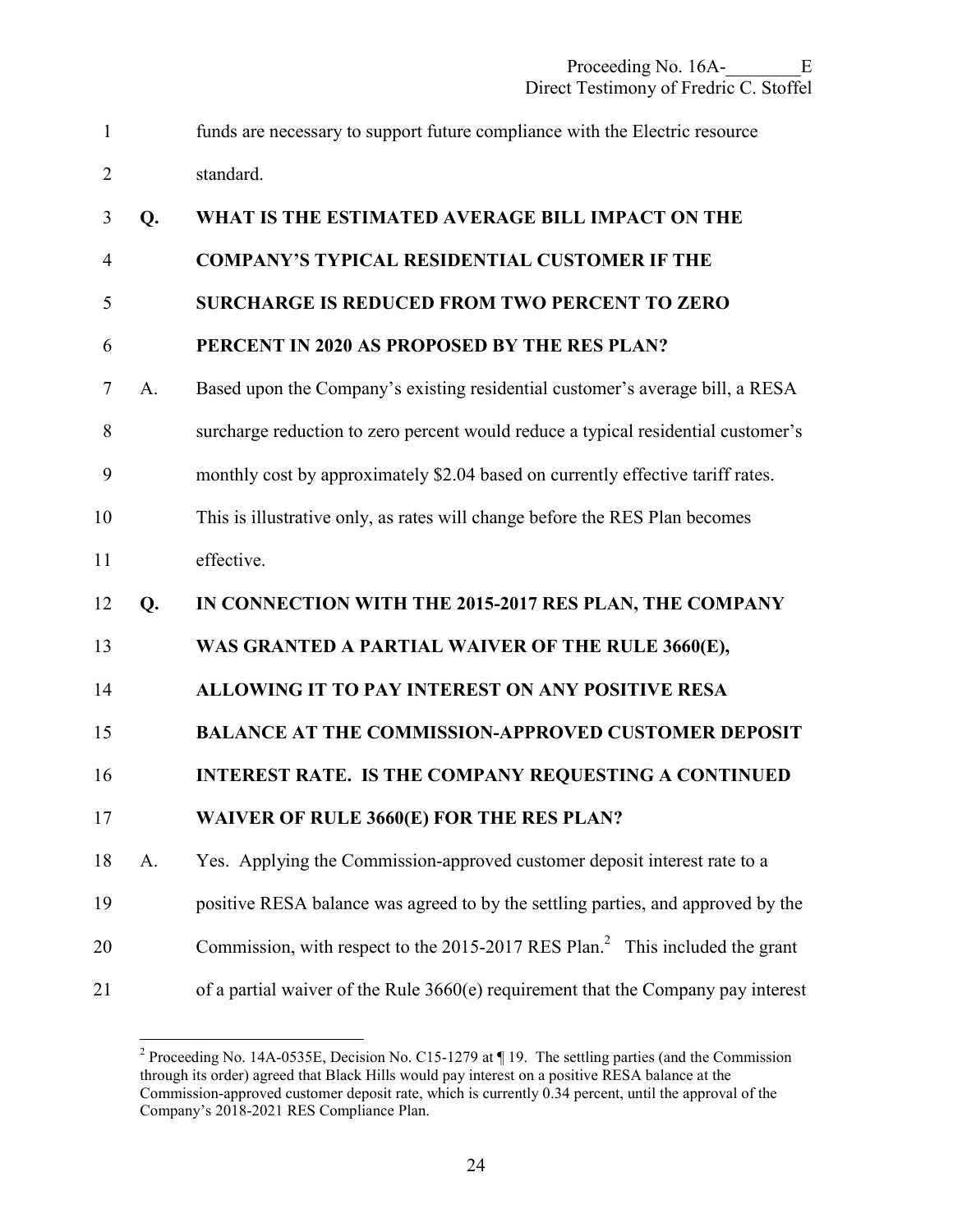| $\mathbf{1}$   |    | on any positive RESA balance at its most recently authorized weighted average         |
|----------------|----|---------------------------------------------------------------------------------------|
| $\overline{2}$ |    | cost of capital. For the legal and policy reasons expressed by the settling parties   |
| 3              |    | in the settlement of the 2015-2017 RES Plan, as accepted by the Commission,           |
| $\overline{4}$ |    | Black Hills requests continuation of this Rule 3660(e) waiver for this RES Plan,      |
| 5              |    | so that it will continue to be authorized to apply the Commission-approved            |
| 6              |    | customer deposit rate to any positive RESA balance. A separate motion will be         |
| $\overline{7}$ |    | filed further supporting this request.                                                |
| 8              |    | Consistent with this request, for modeling purposes, the Company has                  |
| 9              |    | applied the current customer deposit rate to the projected positive RESA balance.     |
| 10             |    | As depicted on Table 5 of Appendix A to the RES Plan, even if the RESA                |
| 11             |    | surcharge is reduced to zero, the RESA balance remains positive and grows from        |
| 12             |    | year-to-year primarily due to the modeled avoided costs.                              |
| 13             | Q. | WHAT IS THE COMPANY'S PLAN REGARDING THE ACQUISITION                                  |
| 14             |    | OF ADDITIONAL ON-SITE SOLAR IN THE RES PLAN?                                          |
| 15             | A. | Black Hills proposes to annually acquire up to 1,500 kW of additional on-site         |
| 16             |    | solar. Black Hills also, as discussed in detail by Mr. Pratt in his direct testimony, |
| 17             |    | proposes to make several changes to the on-site solar program, including changes      |
| 18             |    | to the customer categories.                                                           |
| 19             |    | Although the Company is in compliance, from a REC perspective, with                   |
| 20             |    | the retail DG requirements, Black Hills believes there is merit in continuing to      |
| 21             |    | support additional distributed resources in Black Hills' service territory. The cost  |
| 22             |    | of the proposed annual level of on-site solar resource additions, if fully subscribed |
| 23             |    | at the proposed level of incentive payments, is approximately \$157,950. Thus, if     |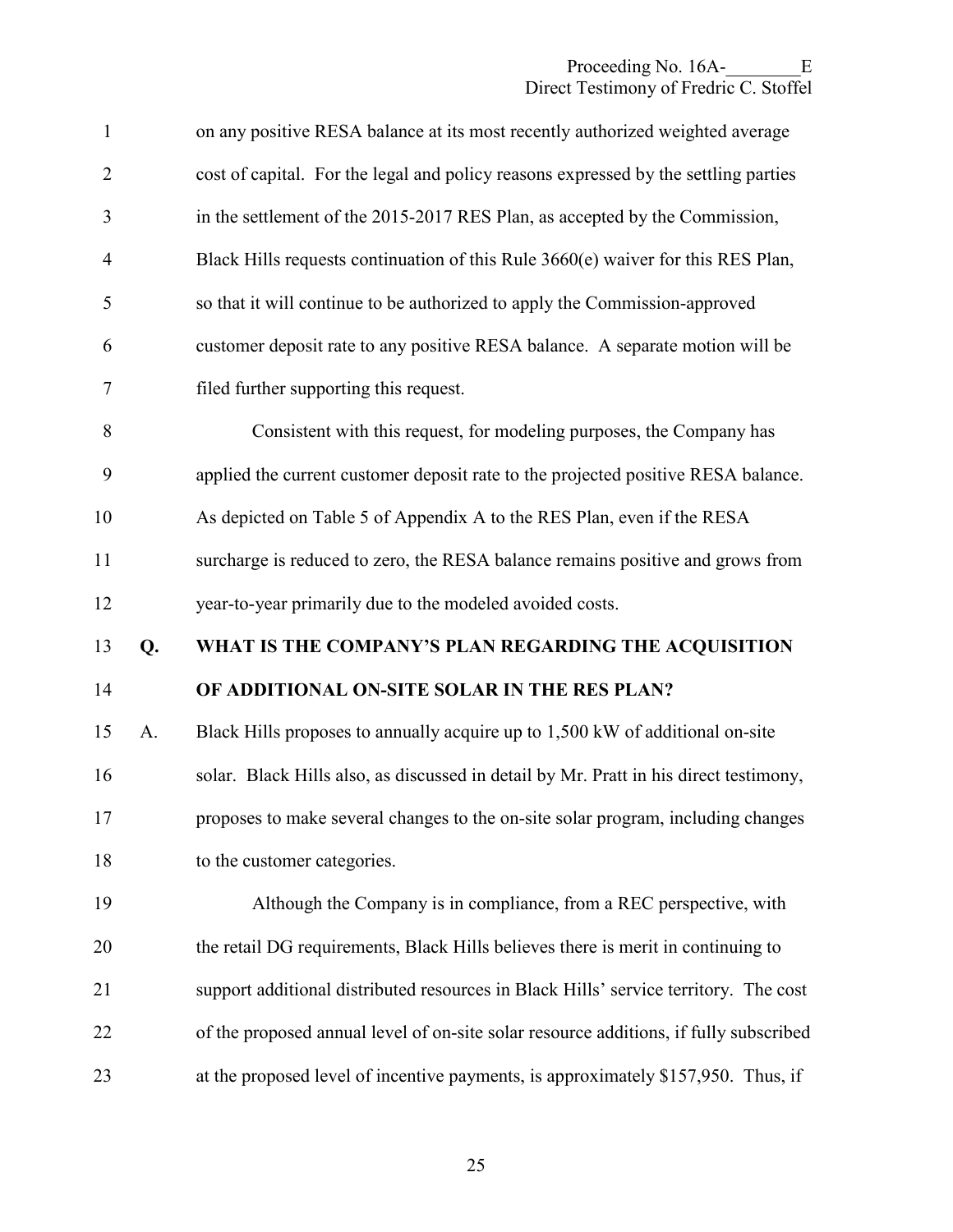| fully subscribed, the cumulative cost of the small solar program after 4 years is |
|-----------------------------------------------------------------------------------|
| approximately \$631,800 annually.                                                 |

### 3 **Q. ARE ANY CHANGES REQUIRED TO ON-SITE SOLAR CONTRACTS?**  4 A. Yes. Black Hills has made redlined revisions to certain on-site solar contracts, 5 which are found in Appendix B to the RES Plan (Attachment LS-2 to Ms. 6 Seaman's direct testimony). These redlines reflect proposed changes to the 7 following approved on-site solar agreements filed with the Commission in 8 Proceeding No. 14A-0535E on December 10, 2015: (1) Customer-Owned Small 9 Category PV Systems Agreements; (2) Third-Party Operator (TPO) Small 10 Category PV Systems Agreements; (3) Customer-Owned Medium Category PV 11 Systems Agreements; and (4) TPO Medium Category PV Systems Agreements. 12 In addition to the changes made to conform the agreements with the proposals 13 contained in the RES Plan, the Company included redlined changes to: 14 • make the agreements more consistent with each other; 15 • clarify and change definitional terms; 16 • fix typographical errors; 17 • clarify the contract term and the PBI payment term; 18 • update the "Certificate of Completion;" 19 • include the requirement that the System cannot supply more than 120 20 percent of the customer's the average annual consumption of electricity; 21 and 22 • update language to be consistent with preferred process (i.e., invoices, 23 email, etc.). 24 25 Other changes were made as redlined therein. Black Hills will file clean, 26 compliance on-site solar agreements upon issuance of a final order in connection 27 with this RES Plan.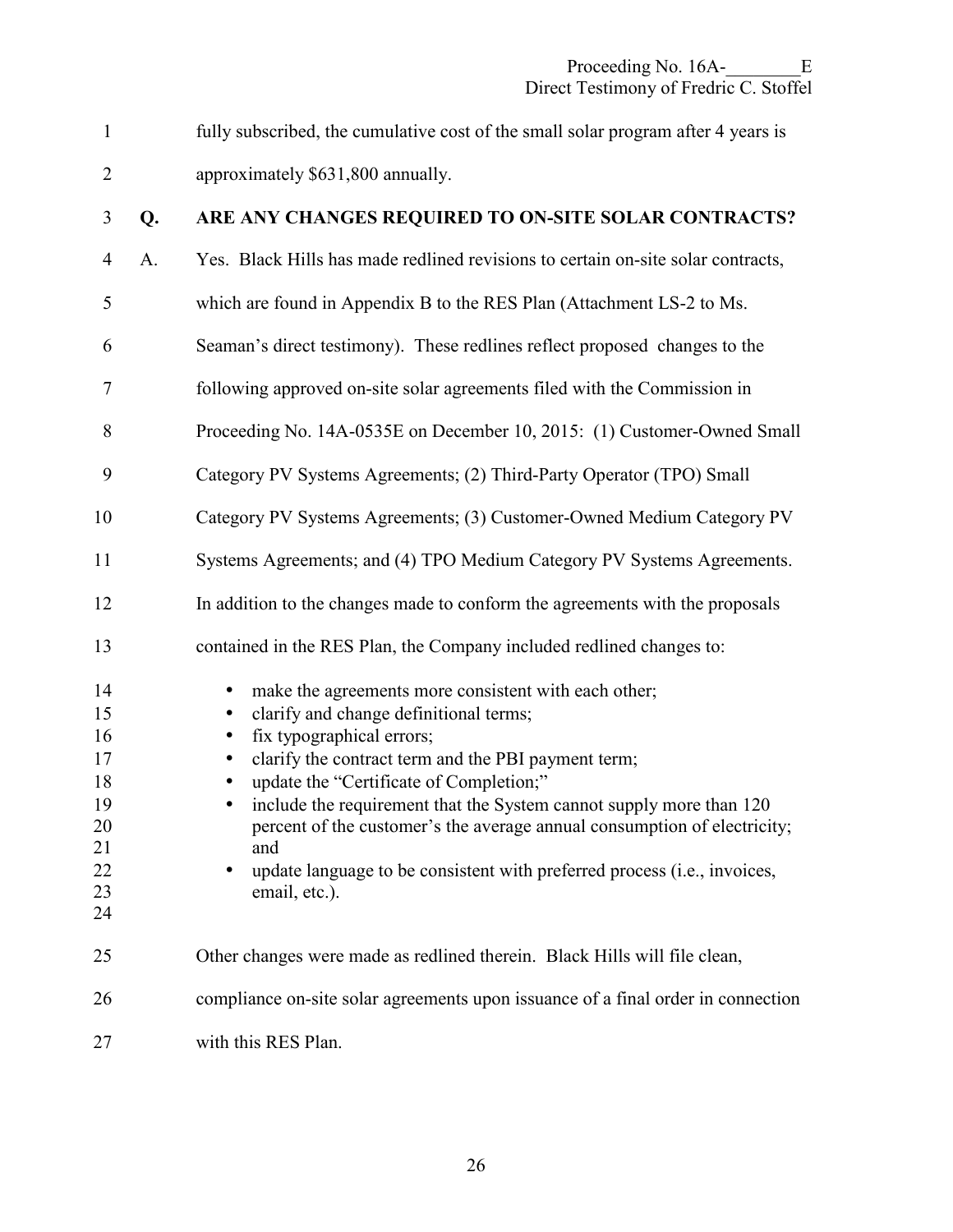### 1 **Q. WHAT IS THE COMPANY'S PLAN REGARDING THE ACQUISITION**  2 **OF ADDITIONAL CSG RESOURCES IN THIS RES COMPLIANCE**  3 **PLAN?**

4 A. With regard to the CSG program, Rule 3665(d)(I) provides that "[f]or compliance 5 years 2014 and thereafter, the Commission shall determine the minimum and 6 maximum purchases of renewable energy and RECs from new CSGs …." The 7 Company proposes to maintain a two-component CSG program structure that 8 includes both a (1) Standard Offer and (2) RFP component. The Company 9 proposes to make a total of 1 MW available for CSG Standard Offers during each 10 year under the RES Plan. Each CSG Standard Offer, however, will have a 11 minimum of 10 kW and a maximum of 500 kW. In addition, the Company 12 proposes to offer a minimum of 10 kW and a maximum of 1,500 kW each year 13 for a CSG RFP offering. Black Hills projects that the cost of the proposed CSG 14 program resource additions, if fully subscribed at 2,500 kW, will be 15 approximately \$615,250 annually. Thus, if fully subscribed, the cumulative cost 16 of the CSG Program after four years is approximately \$2,461,000 annually. 17 **Q. WHAT IS THE COMPANY PROPOSING WITH RESPECT TO LOW**  18 **INCOME PARTICIPATION IN THE CSG OFFERINGS?**  19 A. Under the standard offer program, CSG capacity is available on a first-come 20 basis, as further detailed in the standard offer program materials which are part of 21 Appendix C to the RES Plan. Under the competitive solicitation component of 22 the Company's CSG offering, the Company gives weight in the evaluation 23 process to bids that propose to exceed the low-income set aside in Rule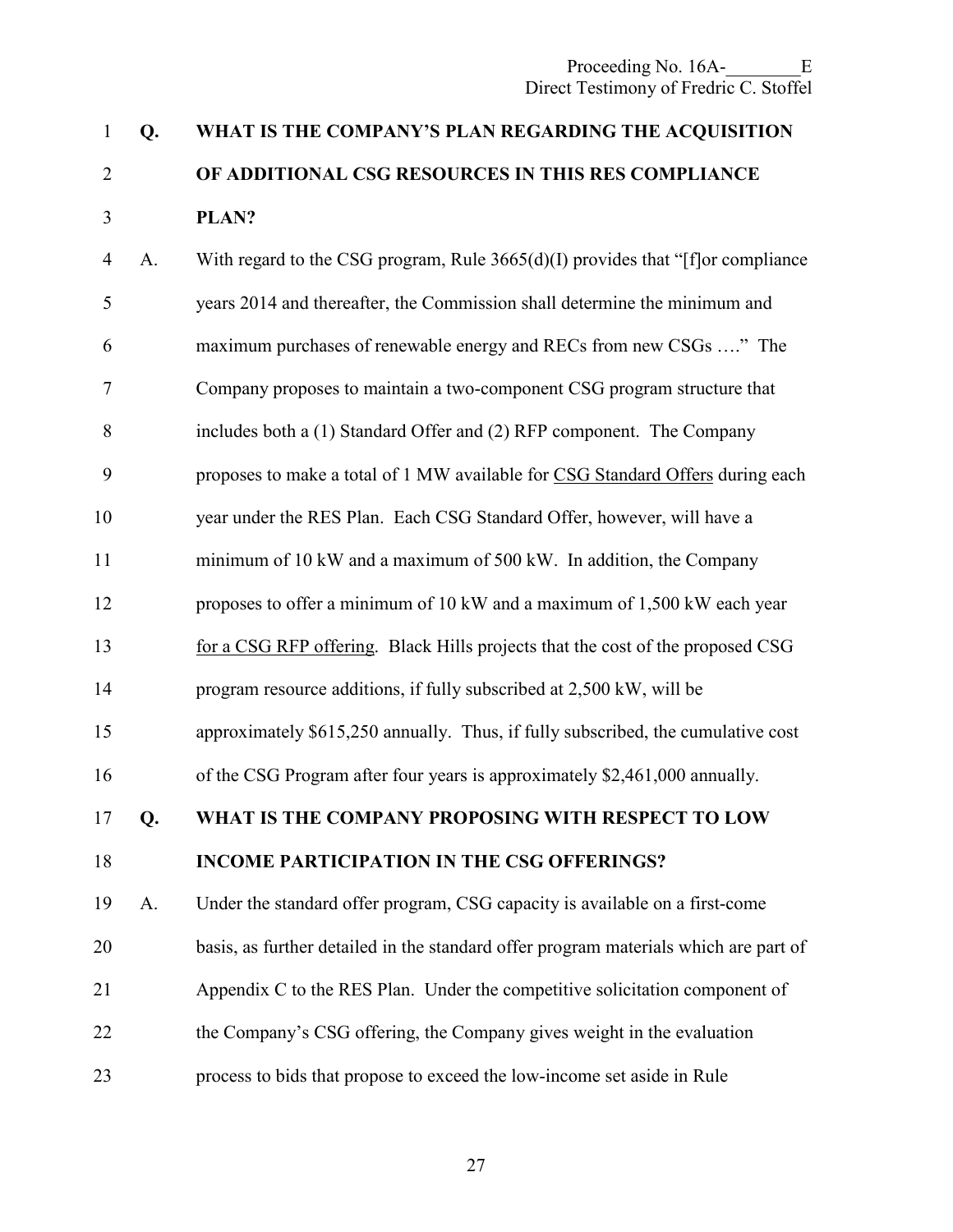| $\mathbf{1}$   |    | $3665(d)(V)$ . Low-income subscription levels of bid proposals are to be           |
|----------------|----|------------------------------------------------------------------------------------|
| $\overline{2}$ |    | considered along with other relevant factors, including the subscribed REC price.  |
| 3              |    | In addition, the Company allows bidders to structure proposals so that CSG         |
| $\overline{4}$ |    | owners may propose higher subscribed REC prices for low-income subscribers         |
| 5              |    | and lower subscribed REC prices for other subscribers, so long as the average      |
| 6              |    | aggregate of all subscribed REC prices for the project meets the avoided cost cap  |
| $\overline{7}$ |    | for the subscribed REC prices as indicated in the CSG RFP solicitation.            |
| $8\,$          | Q. | ARE ANY CHANGES REQUIRED TO CSG CONTRACTS OR PROCESS                               |
| 9              |    | <b>DOCUMENTS?</b>                                                                  |
| 10             | A. | Yes. To reflect the proposed changes to the CSG Standard Offer program, Black      |
| 11             |    | Hills has made redlined revisions to the contracts for CSG resources and materials |
| 12             |    | implementing the standard offer for CSG resources, which are found in Appendix     |
| 13             |    | C to the RES Plan. These redlines reflect proposed changes to the following        |
| 14             |    | approved CSG Standard Offer materials filed with the Commission in Proceeding      |
| 15             |    | No. 14A-0535E on February 1, 2016: (1) CSG Standard Offer Application              |
| 16             |    | Process; (2) CSG Standard Offer Application; (3) CSG Standard Offer Deposit        |
| 17             |    | Agreement; (4) CSG Standard Offer Escrow Agreement; (5) CSG Standard Offer         |
| 18             |    | Level 2 Renewable Energy System Review; (6) CSG Standard Offer Community           |
| 19             |    | Solar Garden Agreement; (7) CSG Standard Offer Interconnection                     |
| 20             |    | Application/Agreement for Parallel Generation Service; (8) CSG Standard Offer      |
| 21             |    | Subscriber Agency Agreement; and (9) CSG Standard Offer Low Income                 |
| 22             |    | Verification Form. In addition to the changes made to conform these documents      |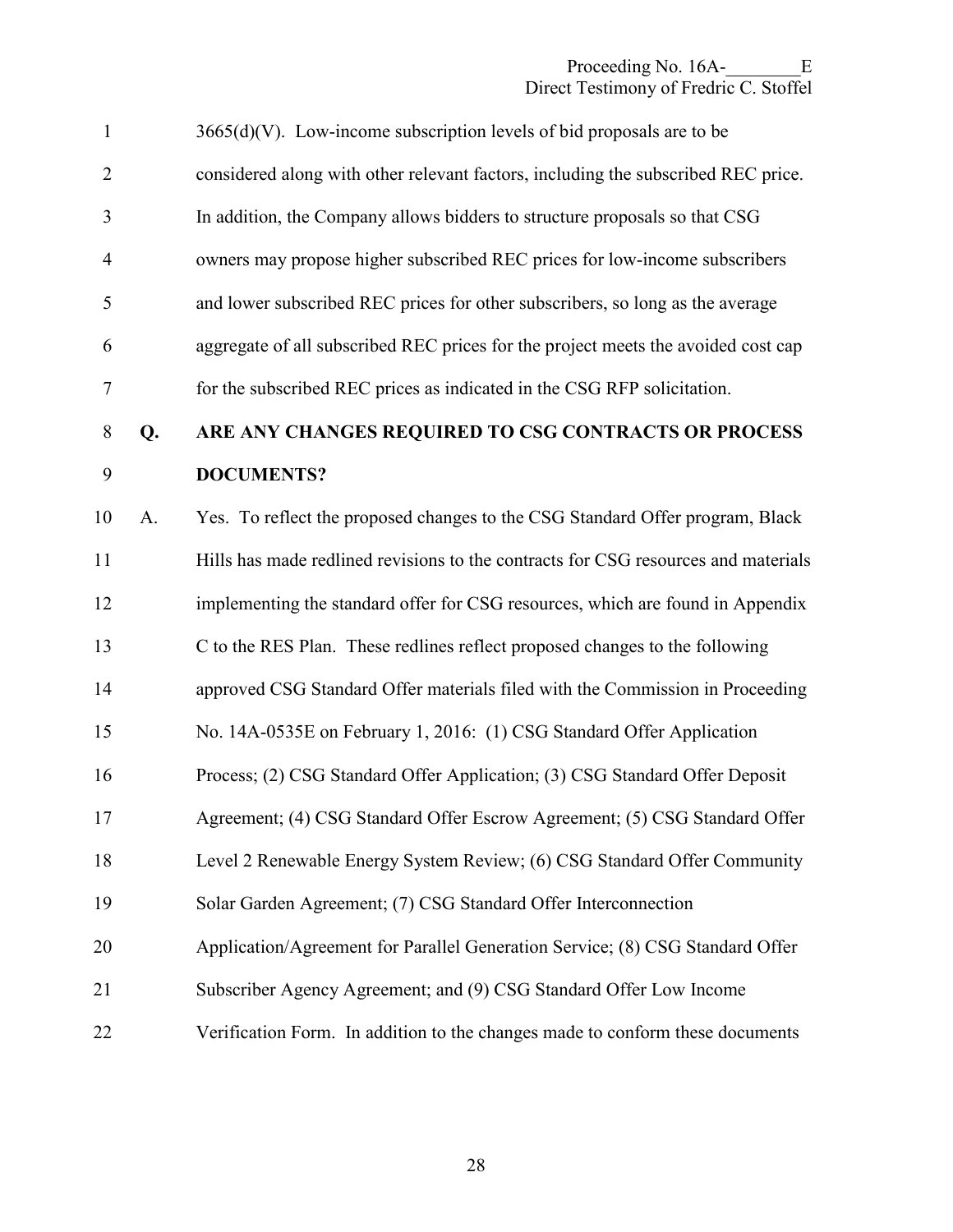| $\mathbf{1}$                                              | with the proposals contained in the RES Plan, the Company included redlined                                                                                                                                                                                                                                                                                                                                                         |
|-----------------------------------------------------------|-------------------------------------------------------------------------------------------------------------------------------------------------------------------------------------------------------------------------------------------------------------------------------------------------------------------------------------------------------------------------------------------------------------------------------------|
| $\overline{2}$                                            | changes to:                                                                                                                                                                                                                                                                                                                                                                                                                         |
| 3<br>$\overline{4}$<br>5<br>6<br>$\overline{7}$<br>8<br>9 | make the CSG agreements more consistent with each other;<br>clarify and change definitional terms;<br>$\bullet$<br>fix typographical errors;<br>add clarifying language to the requirement that the System cannot supply<br>more than 120 percent of the customer's the average annual consumption<br>of electricity; and<br>update the Low Income verification form.<br>$\bullet$                                                  |
| 10                                                        | Other changes were made as redlined therein. Black Hills will file clean,                                                                                                                                                                                                                                                                                                                                                           |
| 11                                                        | compliance CSG Standard Offer materials upon issuance of a final order in                                                                                                                                                                                                                                                                                                                                                           |
| 12                                                        | connection with this RES Plan.                                                                                                                                                                                                                                                                                                                                                                                                      |
| 13                                                        | To reflect the proposed changes to the CSG RFP program, Black Hills has                                                                                                                                                                                                                                                                                                                                                             |
| 14                                                        | made redlined revisions to the "Black Hills/Colorado Electric Utility Company,                                                                                                                                                                                                                                                                                                                                                      |
| 15                                                        | LP Request for Proposals for Energy and Renewable Energy Credits (RECs) from                                                                                                                                                                                                                                                                                                                                                        |
| 16                                                        | Qualified Community Solar Gardens, along with its Appendices" ("CSG RFP"),                                                                                                                                                                                                                                                                                                                                                          |
| 17                                                        | which is found in Appendix D to the RES Plan. These redlines reflect proposed                                                                                                                                                                                                                                                                                                                                                       |
| 18                                                        | changes to the CSG RFP filed with the Commission in Proceeding No. 14A-                                                                                                                                                                                                                                                                                                                                                             |
| 19                                                        | 0535E on February 1, 2016. In addition to the changes made to conform this                                                                                                                                                                                                                                                                                                                                                          |
| 20                                                        | document with the proposals contained in the RES Plan, the Company made                                                                                                                                                                                                                                                                                                                                                             |
| 21                                                        | redlined changes to:                                                                                                                                                                                                                                                                                                                                                                                                                |
| 22<br>23<br>24<br>25<br>26<br>27<br>28<br>29              | make the CSG agreements more consistent with each other;<br>clarify and change definitional terms;<br>fix typographical errors;<br>add clarifying language to the requirement that the System cannot supply<br>more than 120 percent of the customer's the average annual consumption<br>of electricity; and<br>update the Low Income verification form;<br>clarify that environmental benefits are included with the CSG RECs; and |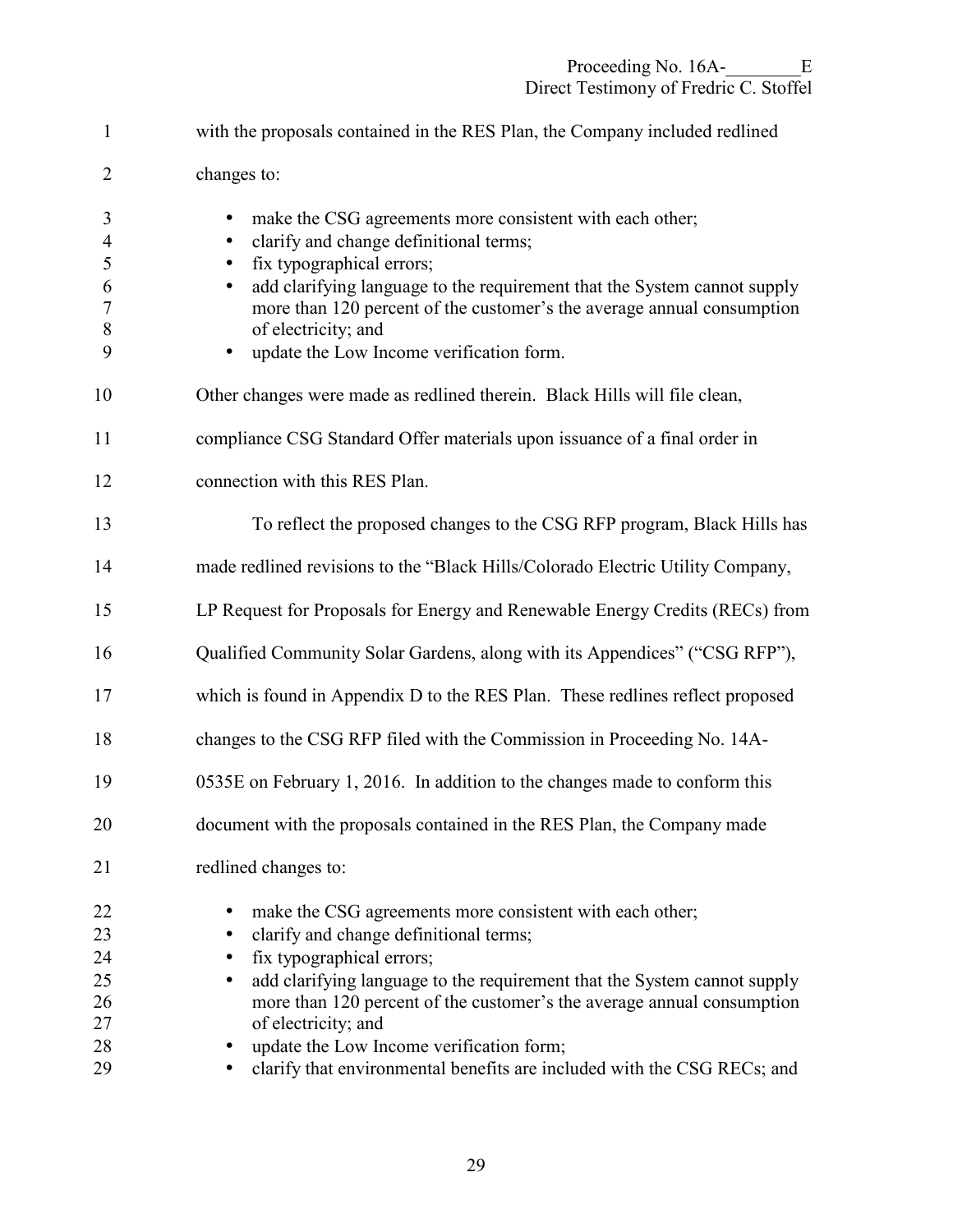| $\mathbf{1}$<br>$\sqrt{2}$<br>$\overline{3}$<br>$\overline{4}$ |    | updated other provisions of the CSG RFP as indicated therein, including,<br>but not limited to, interconnect requirements, bid timeline deadlines, and<br>energy production profile requirements. |
|----------------------------------------------------------------|----|---------------------------------------------------------------------------------------------------------------------------------------------------------------------------------------------------|
| 5                                                              |    | Other changes were made as redlined therein. Black Hills will file a clean,                                                                                                                       |
| 6                                                              |    | compliance CSG RFP materials upon issuance of a final order in connection with                                                                                                                    |
| 7                                                              |    | this RES Plan.                                                                                                                                                                                    |
| 8                                                              | Q. | ARE ANY CHANGES REQUIRED TO THE COMPANY'S SOLAR                                                                                                                                                   |
| 9                                                              |    | <b>TARIFFS?</b>                                                                                                                                                                                   |
| 10                                                             | A. | Yes. Several changes are required to the Company's on-site solar and CSG tariffs                                                                                                                  |
| 11                                                             |    | as a result of the proposed RES Plan. Black Hills has made redlined revisions to                                                                                                                  |
| 12                                                             |    | the applicable solar tariffs, which are found in Appendix E to the RES Plan.                                                                                                                      |
| 13                                                             |    | These redlines reflect proposed changes to the currently effective solar tariffs. In                                                                                                              |
| 14                                                             |    | addition to the changes made to conform the solar tariffs with the proposals                                                                                                                      |
| 15                                                             |    | contained in this RES Plan, the Company made redlined changes to generally                                                                                                                        |
| 16                                                             |    | update, correct and clarify the certain terms of the Photovoltaic Service tariff,                                                                                                                 |
| 17                                                             |    | Community Solar Garden Service tariff, and the Net Metering Service tariff. All                                                                                                                   |
| 18                                                             |    | changes are reflected in redline in Appendix E to the RES Plan. Black Hills will                                                                                                                  |
| 19                                                             |    | file clean, compliance solar tariffs upon issuance of a final order in connection                                                                                                                 |
| 20                                                             |    | with this RES Plan.                                                                                                                                                                               |
| 21                                                             | Q. | HOW WILL ELIGIBLE ENERGY RESOURCE COSTS, REC COSTS,                                                                                                                                               |
| 22                                                             |    | AND PROGRAM COSTS INCURRED TO COMPLY WITH THE RES                                                                                                                                                 |
| 23                                                             |    | <b>REQUIREMENTS BE RECOVERED?</b>                                                                                                                                                                 |
| 24                                                             | A. | Black Hills proposes to recover the costs of its Eligible energy resources through                                                                                                                |
| 25                                                             |    | its Energy Cost Adjustment ("ECA") up to the amount of the costs the Company                                                                                                                      |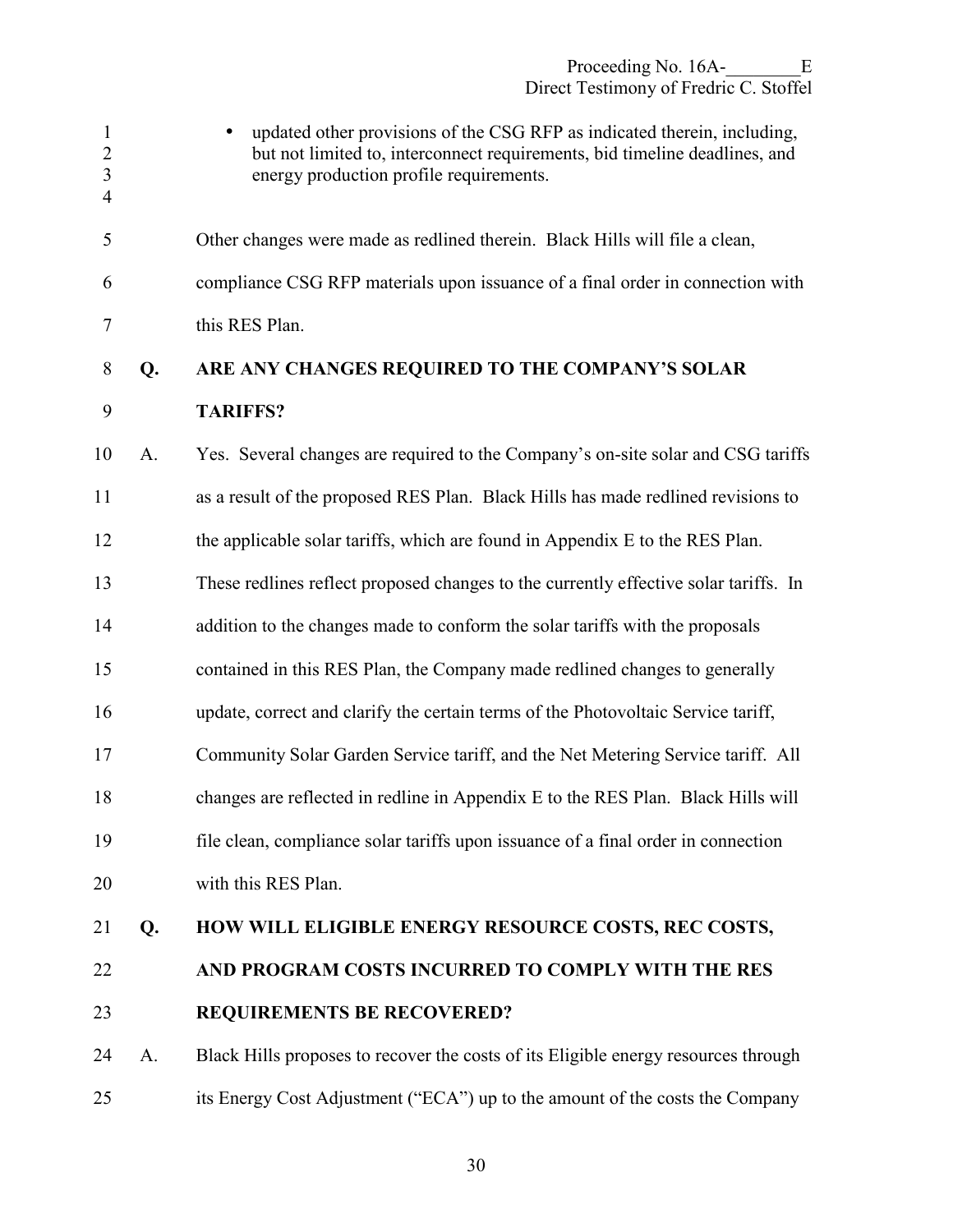| $\mathbf{1}$   |    | avoids as a result of these renewable resources. All excess costs, including          |
|----------------|----|---------------------------------------------------------------------------------------|
| $\overline{2}$ |    | interest on the RESA balance and program costs, will be recovered through the         |
| 3              |    | RESA. This is consistent with prior Commission decisions. The one exception is        |
| $\overline{4}$ |    | with respect to the costs associated via Black Hills' fifty percent ownership of the  |
| 5              |    | Busch Ranch Wind Project. Black Hills recovers its investment in Busch Ranch          |
| 6              |    | through its base electric rates and makes additional necessary adjustments to the     |
| $\tau$         |    | RESA and ECA.                                                                         |
| 8              | Q. | WHAT "LOCK-DOWN" REQUESTS IS THE COMPANY MAKING IN                                    |
| 9              |    | THIS PROCEEDING?                                                                      |
| 10             | A. | As detailed in the RES Plan, Black Hills is proposing to lock-down the net            |
| 11             |    | incremental costs of the following Eligible energy resources for the time period      |
| 12             |    | 2018 through 2024: (1) the proposed 2018-2021 on-site solar program; (2) the          |
| 13             |    | proposed 2018-2021 CSG program; and (3) the Vestas 1.8 MW Wind facility. <sup>3</sup> |
| 14             | Q. | DOES THIS CONCLUDE YOUR TESTIMONY?                                                    |
| 15             | A. | Yes.                                                                                  |

<sup>&</sup>lt;sup>3</sup> "Black Hills further acknowledges and agrees to calculate and propose an avoided cost amount for the Vestas demonstration wind turbine in its next RES Compliance Plan based on actual data obtained from the Vestas production meter. The Company's next RES Compliance Plan will be filed with the Company's next ERP on or before October 31, 2015 pursuant to Rule 3657(a)(IV) and covers the resource acquisition period related to that ERP" (Paragraph 19 of the Settlement Agreement attached to Decision No. C15-0317 issued in Proceeding No. 14A-0534E).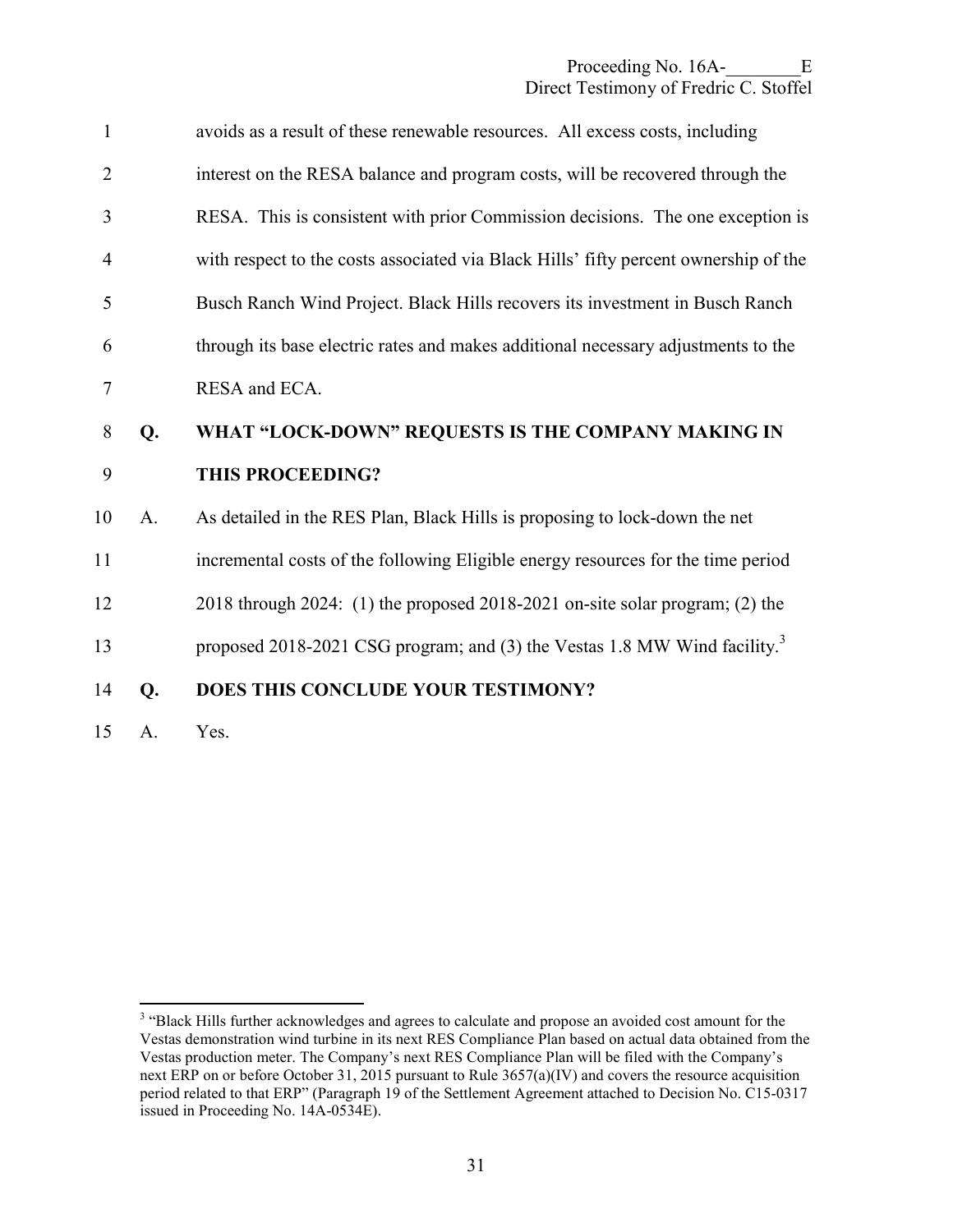#### Appendix A

#### Statement of Qualifications

Fredric C. Stoffel

Mr. Stoffel graduated from the University of Colorado with a degree in Economics. He began his employment with Public Service Company of Colorado ("Public Service Company") in February 1979. From May 1980 through January 1989, he held various positions in Rates and Regulations.

In February 1989, he was appointed Manager of the Gas Supply and Transportation Division, becoming General Manager in August 1992.

In 1998, with the merger of Public Service Company and Southwestern Public Service Company, Mr. Stoffel was appointed Managing Director, Regulatory Administration, for New Century Energies, Inc. ("NCE"). In that capacity, he had overall responsibility for the company's rate and regulatory affairs including determination of revenue requirements and electric and gas rate design.

With the merger of NCE and Northern States Power Company in August 2000 to form Xcel Energy Inc., he was promoted to the position of Vice President, Policy Development. In this position he was responsible for coordinating the development of the Company's policies related to electric and natural gas restructuring, including environmental and market structure issues. He also had primary responsibility for managing the Company's rate and regulatory affairs before the Colorado Public Utilities Commission.

In October 2006, he was named Vice President, Marketing. In this position, he oversaw Xcel Energy's market research, product development, product management, advertising, customer advocacy and renewable and energy efficiency programs.